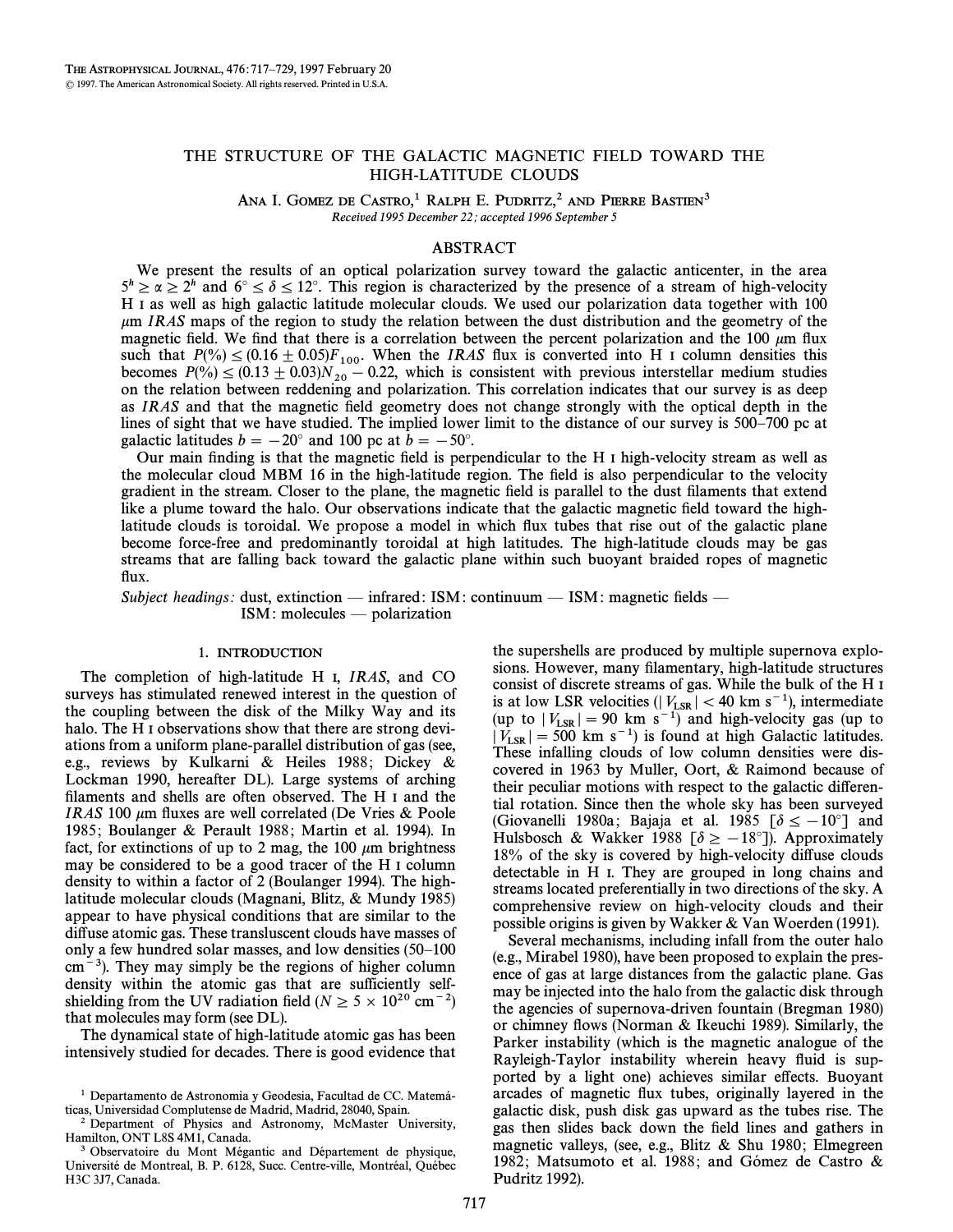A neglected but potentially important clue about the nature of such disk/halo coupling can be gleaned from knowledge of the strength and structure of the galactic magnetic field at high latitudes. To take but one example, if the Parker instability is operative then one anticipates that streams of gas flow back down toward the galactic plane along magnetic field lines. If gas gathers in magnetic valleys, then the denser high-latitude molecular clouds could be regions where infalling streams converge and shock. Given that a microgauss field is sufficiently strong to affect the dynamics of the di†use interstellar medium (ISM), it is clear that hydromagnetic processes must be taken into account.

Motivated by these ideas, we undertook an observing program to measure the optical polarization of selected stars in order to deduce the structure of the galactic magnetic field toward dynamically interesting regions, i.e., selected high-latitude gas streams. A preliminary report of our findings is found in Gómez de Castro, Pudritz,  $\&$  Bastien (1991). We selected the so-called anticenter stream or chain D (Wakker & van Woerden 1991) because of its prominence, and because of the presence of both low- and highvelocity atomic gas as well as high-latitude molecular clouds (HLMCs) along its length. The anticenter stream is dominated by several elongated, filamentary H I clouds on whose borders one finds some well-studied, HLMCs such as MBM 16, 12, and 9. It is known that the HLMCs in our field lie within  $65-95$  pc (Hobbs et al. 1989). Thus we can be confident that many of the stars in the nearby fields are behind the clouds. At negative latitudes in the anticenter region there are two different dynamical components to the gas; the anticenter very high velocity (ACVHV) gas at LSR velocities of  $\le -150$  km s<sup>-1</sup>, and anticenter high velocity gas at LSR velocities of  $-90$  km s<sup>-1</sup> to  $-150$  km s<sup>-1</sup> (Wakker  $\&$  van Woerden 1991 and references therein). The anticenter stream coincides in projection with the outer edge of the more significant components of the Gould Belt in the anticenter direction: the Taurus molecular clouds and the tip of the Belt in the Orion region. The detection of highly excited gas at this point suggests that at least part of the gas in the complex is being shocked (Mirabel 1982), so that the stream and these clouds may be physically associated as well.

In this paper we present the results of a linear polarization survey in the anticenter stream region ( $5^h \ge \alpha \ge 2^h$  and  $6^{\circ} \le \delta \le 12^{\circ}$ ). We measured the optical polarization toward 136 stars in this region  $(\S 2)$ . In order to separate contributions to the polarization from the galactic disk and that of the high-latitude structures, it is necessary to have a good fix on the column density of the gas at all latitudes. This was accomplished by using the IRAS 100  $\mu$ m map of the anticenter region since the interstellar clouds can be traced by their dust content through thermal emission. Using the polarization data and the *IRAS* 100  $\mu$ m map, we were able to determine the magnetic geometry toward the ACVHV and ACHV streams  $(\S 3)$ . The implications of our results for understanding the origins of the high-latitude clouds are discussed in  $\S$  4.

## 2. POLARIMETRIC OBSERVATIONS

## 2.1. The Program Stars

Optical polarization data in the anticenter stream region are scant and consists of a few measured positions in the well-known Mathewson  $&$  Ford (1970) survey. Similar surveys in this region, as compiled by Klare  $\&$  Neckel (1977), are also useful but do not focus on polarization toward the high-latitude clouds in particular. We selected several stellar fields along the ACHV stream on the basis of the H I column density from the Giovanelli  $(1980a)$  maps. Moreover, the red and blue POSS plates were searched for the more reddened regions, especially close to the galactic plane ( $\alpha \sim 5^h$ ) where the reddening was more apparent. The fields studied are indicated on the IRAS 100  $\mu$ m map shown in Figure 1 (Plates  $8$  and  $9$ ) (data retrieved from the Canadian Astronomy Data Centre). The 100  $\mu$ m IRAS flux extends like a plume from the galactic plane toward highgalactic latitudes. The substantial deviations in  $N(H)$  from the mean galactic model  $(DL)$  are mirrored in the *IRAS* maps.

We divided our map into two regions. The prefix  $B$  is used for fields in the high-latitude stream (b from  $-40°$  to  $(-52^{\circ})$ , and A for the fields close to the Orion region  $(b \sim -20^{\circ})$ . We measured the polarization of  $\sim$  10 stars per field up to a total of 136 targets. This survey samples stars as faint as visual magnitude 14.6 with polarization  $P = 0.8\%$ . All of our target stars are in the HST Guide Star Catalog (GSC). Their identification, coordinates, and magnitude taken from the HST GSC I, as well as their polarization measured in this work, are given in Table 1.

# 2.2. Observations

The observations were carried out in 1990 and 1991 at the Observatories of Mont Mégantic (Canada) and Calar Alto (Spain). The 1990 November data were obtained at the Mont Mégantic Observatory on a 1.6 m Ritchey-Chrétien telescope. The instrument was a two-channel photoelectric polarimeter similar to the one described by Angel  $\&$  Landstreet (1970). The modulator of this polarimeter is a Pockels cell.

The remaining observations were done at the Calar Alto Observatory. The first observing period was on the 1.2 m telescope at the Cassegrain focus in 1990 December. Two other observing periods followed during 1991 October and December with the 2.2 m telescope. The same polarimeter was used in all three runs; the modulator is a rotating achromatic half-wave plate (Proetel 1978).

All the observations were obtained with the same filter, a Schott RG-645. This filter, combined with the RCA 31034A photomultipliers in the two polarimeters, yields a passband 2450 A-wide centered at  $\lambda = 7625$  A. Data from the two channels were averaged in order to get a single result. In both setups, the instruments automatically provide the percent polarization and position angle.

These values need to be corrected for the instrumental polarization. During the first night of each run the nonpolarized standards HD 21447, HD 14069, and HD 94851 were measured to calibrate the instrumental polarization. Further control measurements were done each night. The instrumental polarization was 0.1% and 0.2% in the 1990 and 1991 campaigns at Calar Alto, respectively. At Mégantic it was 0.06%. For all runs, the instrumental polarization was subtracted from the data and the observational errors were adjusted accordingly. In addition, several polarized standards were observed in order to fix the origin of the position angles scale. The standards were: HD 14433, HD 23512, and HD 2619. Moreover, several program stars with low percent polarization were observed with the different instrumental set-ups to cross-check the calibrations. The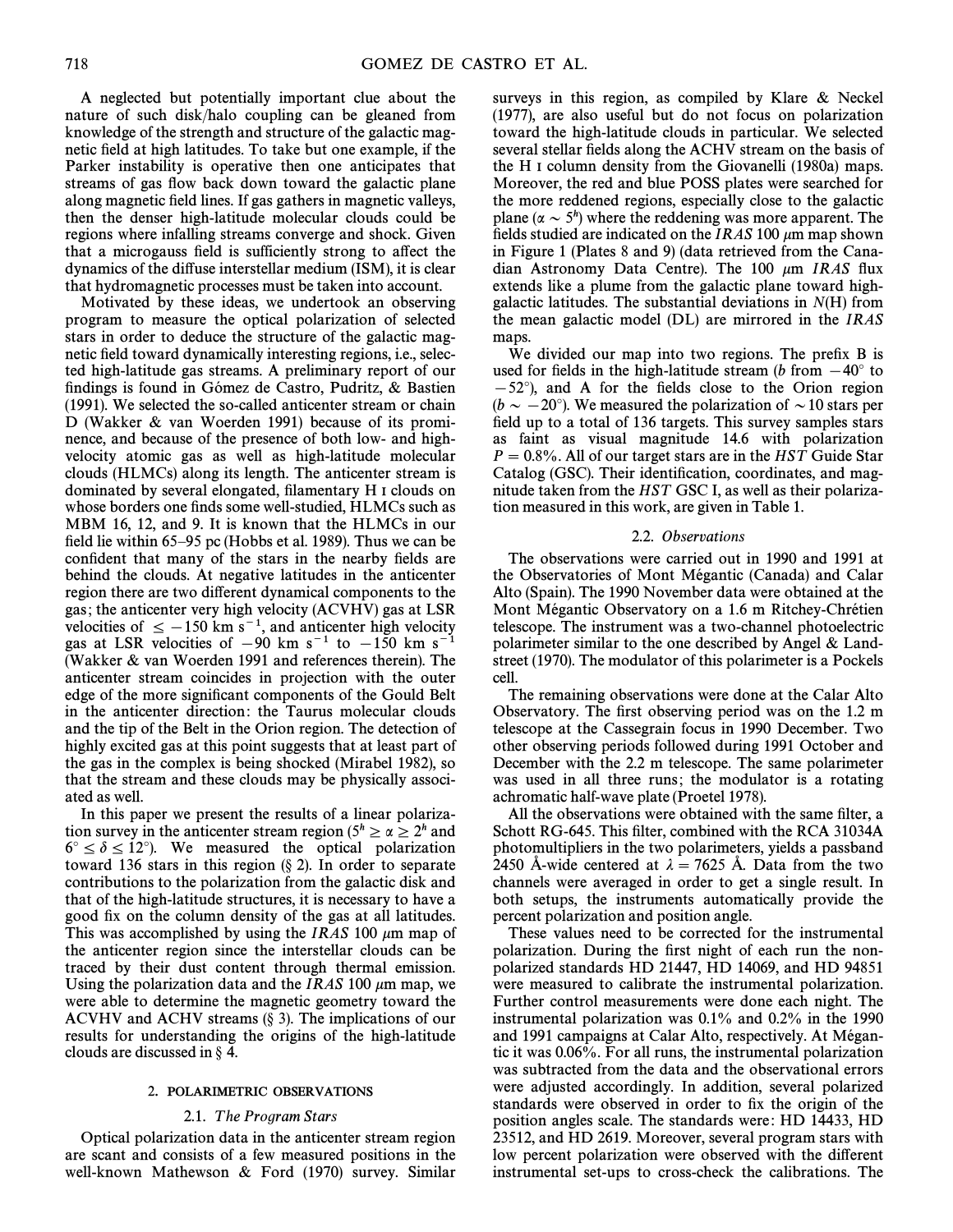TABLE 1 LOG OF DATA

| <b>GSC ID</b>              | R. Asc. (1950)                 | Decl.                          | Magnitude      | $P(\% )$     | $\sigma(P)$  | $\theta$ (deg) | $\sigma(\theta)$       | Field           |
|----------------------------|--------------------------------|--------------------------------|----------------|--------------|--------------|----------------|------------------------|-----------------|
| 00043.00033                | 2 04 05.96                     | $+06$ 47 47.5                  | 11.85          | 0.17         | 0.07         | 0.8            | 11.4                   | B1              |
| 00043.00503                | 2 04 22.44                     | $+065031.9$                    | 12.46          | 0.31         | 0.07         | 12.5           | 6.4                    | B1              |
| 00043.00329                | 2 04 48.13                     | $+065907.3$                    | 12.50          | 0.25         | 0.07         | 22.2           | 7.5                    | B1              |
| 00043.00349                | 2 04 49.02                     | $+06$ 55 48.7                  | 11.76          | 0.25         | 0.07         | 3.6            | 7.4                    | B1              |
| 00043.00005                | 2 04 51.47                     | $+070225.0$                    | 11.40          | 0.20         | 0.06         | 20.6           | 9                      | B1              |
| 00043.00193                | 2 05 38.16                     | $+070014.8$                    | 11.83          | 0.26         | 0.06         | 177.3          | 6.8                    | B1              |
| 00043.00413                | 2 05 48.81                     | $+065124.9$                    | 12.19          | 0.28         | 0.06         | 2.9            | 6.5                    | B1              |
| 00043.00317                | 2 06 07.01                     | $+06$ 57 01.3                  | 10.55          | 0.21         | 0.05         | 177.8          | 6.7                    | B1              |
| 00630.00806                | 2 05 16.30                     | $+082334.2$                    | 10.12          | 0.12         | 0.04         | 126.8          | 9.0                    | <b>B2</b>       |
| 00630.00505<br>00630.00521 | 2 05 35.51<br>2 05 44.42       | $+08$ 27 48.7<br>$+082006.5$   | 11.71<br>13.19 | 0.21<br>0.21 | 0.06<br>0.13 | 14.3<br>29.5   | 8.4<br>17.7            | <b>B2</b><br>B2 |
| 00630.01047                | 2 05 53.02                     | $+083357.9$                    | 11.88          | 0.27         | 0.07         | 178.5          | 7.5                    | <b>B2</b>       |
| 00630.00833                | 2 05 53.54                     | $+08$ 13 36.5                  | 11.60          | 0.16         | 0.10         | 60.2           | 17.7                   | B2              |
| 00630.00992                | 2 05 53.88                     | $+082459.8$                    | 13.04          | 0.12         | 0.07         | 18             | 15.7                   | <b>B2</b>       |
| 00630.00535                | 2 06 05.69                     | $+082605.3$                    | 12.27          | 0.23         | 0.07         | 168.5          | 8.5                    | B2              |
| 00630.00781                | 2 06 10.12                     | $+08$ 18 52.5                  | 10.87          | 0.08         | 0.06         | 140.5          | 24.5                   | <b>B2</b>       |
| 00630.01125                | 2 06 11.69                     | $+08$ 18 30.8                  | 14.75          | 0.14         | 0.10         | 65.3           | 19.4                   | B2              |
| 00630.00657                | 2 06 25.75                     | $+08$ 13 39.2                  | 12.37          | 0.16         | 0.10         | 163.0          | 18.3                   | <b>B2</b>       |
| 00635.00823                | 2 21 54.42                     | $+101649.2$                    | 11.00          | 0.16         | 0.11         | 7.6            | 19.7                   | B3              |
| 00635.00958                | 2 2 2 0 0.76                   | $+10$ 13 40.0                  | 12.92          | 0.20         | 0.12         | 35.7           | 16.4                   | B3              |
| 00635.01105                | 2 22 05.31                     | $+100128.0$                    | 11.12          | 0.42         | 0.05         | 167.5          | 3.7                    | B3              |
| 00635.00655<br>00635.00390 | 2 2 2 0 6.0 7<br>2 2 2 0 6.9 2 | $+10$ 12 52.1<br>$+10$ 19 25.3 | 12.33<br>12.17 | 0.31<br>0.22 | 0.18<br>0.10 | 179.2<br>48.6  | 16.7<br>12.4           | B3<br>B3        |
| 00635.00782                | 2 2 2 11.14                    | $+10$ 18 18.8                  | 13.81          | 1.12         | 0.35         | 21.5           | 8.9                    | B3              |
| 00635.00743                | 2 22 26.24                     | $+102035.5$                    | 13.29          | 0.33         | 0.12         | 2.7            | 10.3                   | B3              |
| 00635.01140                | 2 2 2 4 4.2 1                  | $+10$ 14 24.1                  | 12.75          | 0.61         | 0.21         | 38.2           | 10.1                   | B3              |
| 00635.00910                | 2 2 48.98                      | $+100215.9$                    | 11.98          | 0.48         | 0.05         | 156            | 3.1                    | B3              |
| 00635.00730                | 2 23 11.69                     | $+100908.6$                    | 10.33          | 0.50         | 0.05         | 176.1          | 3.1                    | B3              |
| 00632.00871                | 2 25 49.01                     | $+08$ 34 48.7                  | 11.86          | 0.33         | 0.07         | 174.8          | 5.9                    | B4              |
| 00632.00714                | 2 25 52.82                     | $+08$ 27 29.2                  | 12.68          | 0.26         | 0.09         | 149.5          | 10.6                   | B4              |
| 00632.00194                | 2 25 58.98                     | $+083106.9$                    | 12.85          | 0.49         | 0.10         | 160.4          | 5.7                    | B4              |
| $00632.01078$ <sup>a</sup> | 2 25 59.63                     | $+082626.0$                    | 8.870          | 0.06         | 0.038        | 161.4          | 20.0                   | B4              |
| 00632.00554                | 2 26 03.11                     | $+08$ 32 35.3                  | 10.722         | 0.29         | 0.05         | 166.4          | 5.0                    | B4              |
| 00632.00166                | 2 26 30.55                     | $+082433.2$                    | 12.68          | 0.18         | 0.10         | 42.5           | 15.6                   | B4              |
| 00632.00485<br>00632.01103 | 2 26 32.13<br>2 26 36.26       | $+083559.9$<br>$+08$ 27 45.0   | 10.71<br>14.78 | 0.42<br>2.51 | 0.06         | 148.8<br>170.1 | 4.0<br>1.1             | B4<br>B4        |
| 00632.00401                | 2 26 37.90                     | $+083049.1$                    | 10.95          | 0.36         | 0.10<br>0.05 | 147.8          | 4.3                    | B4              |
| 00632.00797                | 2 26 40.79                     | $+083614.5$                    | 10.98          | 0.22         | 0.06         | 7.6            | 8.6                    | B4              |
| 00639.01043                | 2 33 22.53                     | $+072359.8$                    | 12.06          | 0.64         | 0.07         | 5.4            | 3.1                    | B5              |
| 00639.01233                | 2 33 25.59                     | $+07$ 17 01.9                  | 11.63          | 0.41         | 0.07         | 178.5          | 5.0                    | B5              |
| 00639.01097                | 2 33 36.20                     | $+073229.7$                    | 10.34          | 0.21         | 0.05         | 179.0          | 6.2                    | B5              |
| 00639.01138                | 2 33 44.23                     | $+073354.6$                    | 11.37          | 0.18         | 0.05         | 7.3            | 7.2                    | B5              |
| 00639.00738                | 2 34 36.00                     | $+073656.3$                    | 10.59          | 0.29         | 0.05         | 164.9          | 4.9                    | B5              |
| 00639.00605                | 2 34 48.41                     | $+073159.4$                    | 12.17          | 0.52         | 0.07         | 15.0           | 3.7                    | B5              |
| 00639.00870                | 2 34 51.63                     | $+073722.7$                    | 11.76          | 0.40         | 0.06         | 167.5          | 4.0                    | B5              |
| 00639.01167<br>00640.00184 | 2 35 42.51<br>2 43 49.59       | $+072033.8$<br>$+09$ 11 12.8   | 12.57<br>13.12 | 0.35<br>0.53 | 0.07<br>0.23 | 172.4<br>65.6  | 5.9<br>12.6            | B5<br><b>B6</b> |
| $00640.00237\dots$         | 2 43 56.71                     | $+090834.6$                    | 12.17          | 0.41         | 0.07         | 12.4           | 5.2                    | B6              |
| 00640.00300                | 2 44 07.33                     | $+090814.0$                    | 11.97          | 0.34         | 0.06         | 129.4          | 4.6                    | B6              |
| 00640.00805                | 2 44 11.92                     | $+085801.1$                    | 10.652         | 0.15         | 0.05         | 158.6          | 8.5                    | B6              |
| 00640.00399                | 2 44 15.56                     | $+090851.8$                    | 12.76          | 0.59         | 0.10         | 0.0            | 4.8                    | B6              |
| 00640.00270                | 2 45 03.49                     | $+090558.2$                    | 12.86          | 0.84         | 0.07         | 6.2            | 2.4                    | B6              |
| 00644.00184                | 2 52 47.24                     | $+102411.7$                    | 12.85          | 0.64         | 0.05         | 150.5          | 2.3                    | B7              |
| 00644.00372                | 2 52 54.25                     | $+10$ 18 21.9                  | 11.86          | 0.43         | 0.06         | 130.3          | 4.0                    | B7              |
| 00644.00745                | 2 52 59.65                     | $+10$ 17 46.5                  | 13.71          | 0.21         | 0.06         | 165.5          | 8.4                    | B7              |
| 00644.00514                | 2 53 08.03                     | $+10$ 11 44.4                  | 14.62          | 0.81         | 0.15         | 167.4          | 5.2                    | B7              |
| 00644.00568<br>00644.00534 | 2 53 12.51<br>2 53 14.92       | $+100626.5$                    | 12.86          | 0.78         | 0.07         | 144.8          | 2.5                    | B7              |
| 00644.00667                | 2 53 24.22                     | $+10$ 15 34.6<br>$+101040.5$   | 11.72<br>12.73 | 0.98<br>0.49 | 0.06<br>0.12 | 130.0<br>165.9 | 1.6<br>$7\phantom{.0}$ | B7<br>B7        |
| 00644.00364                | 2 53 25.98                     | $+10$ 18 54.0                  | 12.66          | 0.68         | 0.10         | 154.9          | 4.3                    | B7              |
| 00644.00278                | 2 53 28.71                     | $+101849.8$                    | 13.32          | 0.71         | 0.04         | 147.4          | 1.8                    | B7              |
| $00644.00132\dots\dots$    | 2 54 16.39                     | $+10$ 16 52.3                  | 10.73          | 0.10         | 0.05         | 163.9          | 16.4                   | B7              |
| 00644.00256                | 2 54 18.31                     | $+100710.4$                    | 13.12          | 0.84         | 0.09         | 142.6          | 3.0                    | B7              |
| 00641.00104                | 2 53 38.69                     | $+073128.3$                    | 12.95          | 0.38         | 0.07         | 133.9          | 5                      | B8              |
| 00641.00011                | 2 53 42.44                     | $+072622.0$                    | 13.21          | 0.36         | 0.07         | 0.6            | 5.3                    | B8              |
| $00641.00285^{\circ}$      | 2 53 47.05                     | $+073445.2$                    | 9.897          | 0.28         | 0.07         | 19             | 6.9                    | B8              |
| 00641.00604                | 2 53 54.44                     | $+073903.8$                    | 12.83          | 0.26         | 0.07         | 89.1           | 7.4                    | B8              |
| 00641.00474                | 2 53 59.73                     | $+073254.4$                    | 10.66          | 0.27         | 0.06         | 166.5          | 6.4                    | B8              |
| 00641.00559                | 2 54 00.67                     | $+073651.4$                    | 14.06          | 0.16         | 0.07         | 111.3          | 12.2                   | B8              |
| 00641.00810<br>00641.00068 | 2 54 12.23<br>2 54 13.66       | $+073723.9$<br>$+072710.3$     | 12.37<br>10.70 | 0.19<br>0.38 | 0.07<br>0.07 | 116.8<br>112.8 | 11<br>4.9              | B8<br>B8        |
| 00641.00671                | 2 54 50.65                     | $+072949.4$                    | 13.37          | 0.60         | 0.07         | 49.5           | 3.4                    | B8              |
| 00061.00367                | 3 06 03.82                     | $+070436.9$                    | 12.25          | 1.31         | 0.07         | 9              | 1.5                    | B9              |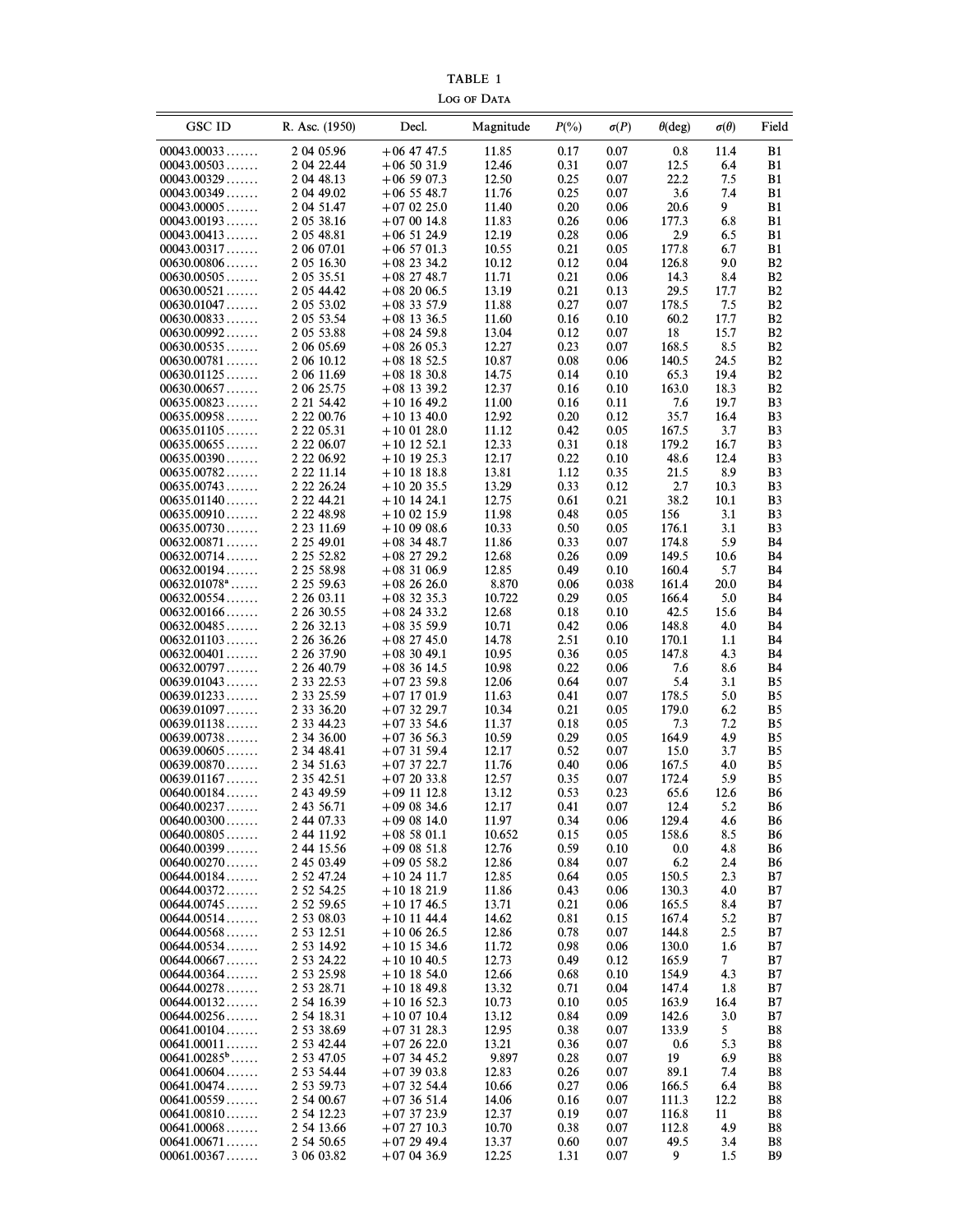| <b>GSC ID</b>              | R. Asc. (1950)           | Decl.                            | Magnitude      | $P(\% )$     | $\sigma(P)$  | $\theta$ (deg) | $\sigma(\theta)$ | Field                    |
|----------------------------|--------------------------|----------------------------------|----------------|--------------|--------------|----------------|------------------|--------------------------|
| 00061.00221                | 3 06 17.23               | $+07$ 17 54.6                    | 11.48          | 0.77         | 0.07         | 11.1           | 2.5              | <b>B</b> 9               |
| 00061.00177                | 3 06 22.44               | $+070446.7$                      | 11.80          | 1.13         | 0.05         | 6.4            | 1.3              | <b>B9</b>                |
| 00061.00039                | 3 06 52.72               | $+070601.3$                      | 11.67          | 0.29         | 0.06         | 26             | 6.4              | B9                       |
| 00061.00115                | 3 07 10.16               | $+070821.6$                      | 11.85          | 1.71         | 0.07         | 10.8           | 1.2              | <b>B9</b>                |
| 00062.00113                | 3 07 43.72               | $+07$ 15 50.8                    | 11.92          | 0.22         | 0.07         | 179.2          | 8.8              | <b>B</b> 9               |
| 00648.01070                | 3 06 26.42               | $+093328.9$                      | 10.96          | 0.96         | 0.05         | 24.9           | 1.6              | <b>B10</b>               |
| 00648.01255                | 3 06 40.04               | $+093521.4$                      | 11.57          | 0.58         | 0.11         | 6.4            | 5.4              | <b>B10</b>               |
| 00648.01236                | 3 06 40.77               | $+093556.1$                      | 11.15          | 0.68         | 0.07         | 11.6           | 3.1              | <b>B10</b>               |
| 00651.01168                | 3 07 10.98               | $+095037.3$                      | 11.96          | 0.39         | 0.06         | 60.8           | 4.4              | <b>B10</b>               |
| 00648.01052                | 3 07 21.54               | $+09$ 43 56.0                    | 12.49          | 0.16         | 0.07         | 149.5          | 13.1             | <b>B10</b>               |
| 00648.01234<br>00648.01175 | 3 07 24.52               | $+09$ 37 39.4                    | 10.50          | 0.34         | 0.06         | 6.1            | 4.6              | <b>B10</b>               |
| 00648.01139                | 3 07 52.88<br>3 08 29.01 | $+09$ 44 26.5<br>$+09$ 47 17.9   | 10.19<br>13.43 | 0.40<br>0.60 | 0.04<br>0.08 | 143.9<br>18.8  | 2.7<br>3.6       | <b>B10</b><br><b>B10</b> |
| 00648.01265                | 3 08 41.86               | $+093057.7$                      | 15.27          | 0.75         | 0.17         | 12.3           | 6.4              | <b>B10</b>               |
| 00651.00944                | 3 08 50.08               | $+095308.4$                      | 12.47          | 0.93         | 0.07         | 31.4           | $\overline{2}$   | <b>B10</b>               |
| 00687.01105                | 4 44 35.02               | $+100145.5$                      | 12.87          | 2.31         | 0.12         | 26             | 1.5              | A1                       |
| 00687.01278                | 4 44 48.63               | $+095942.8$                      | 11.86          | 0.48         | 0.06         | 20.9           | 3.3              | A1                       |
| 00687.01010                | 4 45 18.61               | $+095732.8$                      | 12.40          | 2.18         | 0.07         | 69.8           | $\mathbf{1}$     | A1                       |
| 00687.01211                | 4 45 19.33               | $+095926.7$                      | 10.00          | 2.11         | 0.05         | 68.3           | 0.7              | A1                       |
| 00687.00498                | 4 45 25.58               | $+105539.9$                      | 11.91          | 1.94         | 0.13         | 70.3           | 1.9              | A1                       |
| 00687.00921                | 4 45 35.19               | $+10$ 14 46.0                    | 12.70          | 2.75         | 0.06         | 62.4           | 0.6              | A1                       |
| 00687.00411                | 4 46 01.53               | $+100330.0$                      | 11.75          | 2.01         | 0.07         | 66.8           | 0.9              | A1                       |
| 00687.00762                | 4 46 02.58               | $+095752.0$                      | 11.98          | 0.31         | 0.05         | 17.3           | 5                | A1                       |
| $00687.01461$ °            | 4 46 08.29               | $+10$ 17 53.5                    | 9.93           | 2.85         | 0.02         | 56.8           | 0.2              | A1                       |
| 00687.01466                | 4 46 18.66               | $+100208.5$                      | 11.77          | 2.17         | 0.04         | 66.4           | 0.5              | A1                       |
| 00687.01135                | 4 46 19.39               | $+100832.6$                      | 11.99          | 1.82         | 0.08         | 65.8           | 1.2              | A1                       |
| 00687.00654                | 4 46 18.20               | $+10$ 17 29.1                    | 11.42          | 2.69         | 0.05         | 59.9           | 0.6              | A1                       |
| $00687.00912\dots\dots$    | 4 46 35.11               | $+102247.1$                      | 10.46          | 1.78         | 0.06         | 61.9           | $\mathbf{1}$     | A1                       |
| 00687.00912                | 4 46 35.11               | $+102247.1$                      | 10.46          | 2.65         | 0.11         | 59.5           | 1.2              | A1                       |
| 00683.01133                | 4 47 00.56               | $+07$ 47 54.1                    | 12.01          | 0.77         | 0.07         | 38.7           | 2.5              | A2                       |
| 00683.00565                | 4 47 00.69               | $+072611.4$                      | 11.40          | 0.61         | 0.06         | 37.9           | 2.9<br>2.9       | A2                       |
| 00683.00637<br>00683.00663 | 4 47 01.04<br>4 47 07.58 | $+07$ 40 42.1<br>$+07\,38\,03.0$ | 12.42<br>11.44 | 0.57<br>0.72 | 0.06<br>0.06 | 37.5<br>36.7   | 2.5              | A2<br>A2                 |
| 00683.01083                | 4 47 41.05               | $+07$ 48 53.8                    | 12.45          | 0.80         | 0.07         | 37.5           | 2.7              | A2                       |
| 00683.00701                | 4 47 50.75               | $+07\,34\,08.0$                  | 11.34          | 0.68         | 0.05         | 38.9           | $\overline{2}$   | A2                       |
| 00684.00870                | 4 48 33.44               | $+07$ 49 23.5                    | 11.32          | 0.34         | 0.07         | 38.6           | 5.7              | A2                       |
| 00684.01019                | 4 48 44.80               | $+073230.1$                      | 10.58          | 0.55         | 0.06         | 36             | 2.8              | A2                       |
| 00684.01112                | 4 48 58.57               | $+072946.2$                      | 11.58          | 0.44         | 0.07         | 25.9           | 4.4              | A2                       |
| 00684.01148                | 4 49 26.55               | $+072934.6$                      | 10.91          | 0.64         | 0.06         | 33             | 2.7              | A2                       |
| 00684.00940                | 4 51 53.52               | $+08$ 46 41.0                    | 11.37          | 0.27         | 0.06         | 75.1           | 6.2              | A <sub>3</sub>           |
| 00684.00488                | 4 52 13.32               | $+083630.8$                      | 11.85          | 0.97         | 0.09         | 88.3           | 2.6              | A <sub>3</sub>           |
| 00684.01221                | 4 52 25.71               | $+08536.9$                       | 11.47          | 0.53         | 0.10         | 60.9           | 5.5              | A <sub>3</sub>           |
| 00684.01298                | 4 52 52.06               | $+08$ 42 01.5                    | 11.25          | 0.37         | 0.06         | 21.3           | 4.3              | A <sub>3</sub>           |
| 00684.00509                | 4 52 58.91               | $+083840.4$                      | 10.97          | 1.94         | 0.12         | 13.1           | 1.8              | A <sub>3</sub>           |
| 00684.00844                | 4 53 00.12               | $+08$ 30 36.7                    | 11.06          | 0.24         | 0.05         | 88.4           | 5.8              | A <sub>3</sub>           |
| 00684.00592                | 4 53 20.16               | $+08$ 43 26.3                    | 11.32          | 0.38         | 0.05         | 47.3           | 3.6              | A <sub>3</sub>           |
| 00684.00849                | 4 53 31.32               | $+08$ 49 23.2                    | 11.31          | 1.33         | 0.07         | 12.0           | 1.4              | A3                       |
| 00684.00863<br>00684.00527 | 4 54 14.48<br>4 54 23.56 | $+08$ 30 33.6<br>$+08$ 33 17.7   | 10.65<br>11.13 | 0.44<br>0.56 | 0.07         | 78.0<br>71.4   | 4.3<br>3.1       | A3<br>A <sub>3</sub>     |
| 00688.00926                | 4 53 09.18               | $+095843.3$                      | 11.98          | 0.75         | 0.06<br>0.05 | 12.2           | 2.0              | A4                       |
| 00688.01272                | 4 53 26.84               | $+09$ 45 58.1                    | 11.02          | 0.79         | 0.06         | 60.6           | 2.2              | A4                       |
| 00688.00148                | 4 53 30.18               | $+10$ 18 37.4                    | 12.83          | 1.04         | 0.07         | 25.3           | $\mathbf{2}$     | A4                       |
| 00688.01663                | 4 53 47.45               | $+09$ 47 19.1                    | 12.34          | 0.65         | 0.14         | 56.5           | 6.0              | A4                       |
| $00688.01528^d \dots$      | 4 53 54.69               | $+100742.2$                      | 9.68           | 0.48         | 0.06         | 73.3           | 3.8              | A4                       |
| 00688.01652                | 4 54 25.24               | $+093627.2$                      | 10.09          | 0.63         | 0.07         | 76.3           | 3.1              | A4                       |
| 00688.00628                | 4 54 27.74               | $+09$ 48 47.7                    | 10.01          | 0.67         | 0.03         | 49.8           | 1.3              | A4                       |
| 00688.01092                | 4 54 30.32               | $+095803.5$                      | 10.88          | 0.94         | 0.07         | 65.6           | 2.1              | A4                       |
| 00688.00866                | 4 54 33.71               | $+09$ 41 45.9                    | 11.66          | 0.88         | 0.10         | 65.9           | 3.3              | A4                       |
| 00688.01497                | 4 55 23.48               | $+10$ 18 37.1                    | 12.70          | 1.12         | 0.06         | 11.4           | 1.5              | A4                       |
| 00688.01209                | 4 55 23.15               | $+095336.6$                      | 11.71          | 0.50         | 0.05         | 43.6           | 2.9              | A4                       |
| 00688.01456                | 4 55 24.76               | $+09$ 46 57.2                    | 12.24          | 1.03         | 0.07         | 64.1           | 1.9              | A4                       |
| 00688.01128                | 4 55 25.50               | $+095116.0$                      | 11.28          | 0.80         | 0.06         | 67             | 2.1              | A4                       |
| 00688.01848                | 4 55 32.75               | $+09$ 42 55.7                    | 10.05          | 0.54         | 0.05         | 51.1           | 2.4              | A4                       |

TABLE 1-Continued

a HD 15366.

b SAO 110857.

c HD 287164.

d HD 287323.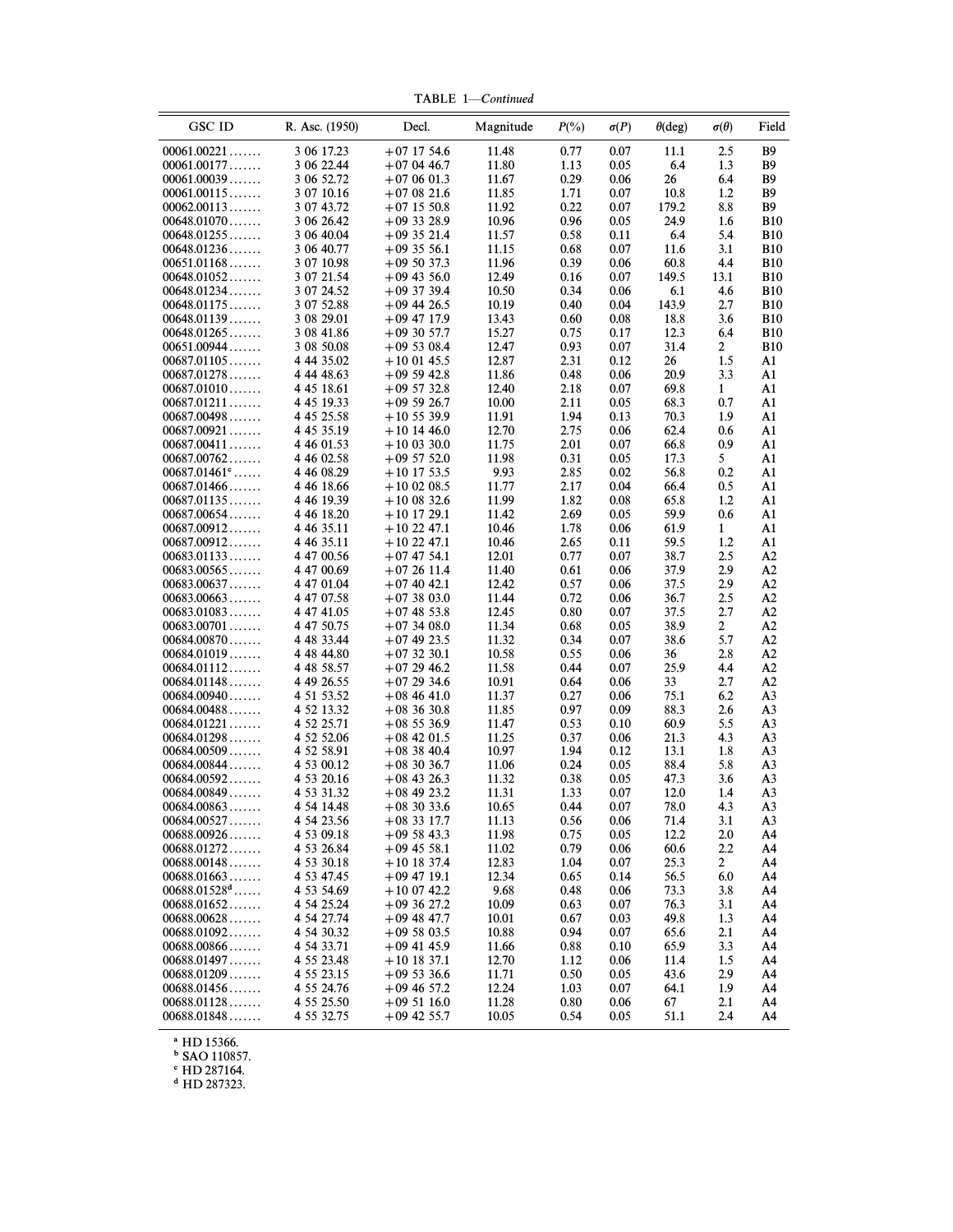

FIG. 2.—Polarization vectors in the area mapped. (a) region A and (b) region B. The scale is the same as in Fig. 1.

exposure times for program stars ranged between 5 and 30 minutes.

The polarization vectors are shown in Figure 2. At very high latitudes (fields B1–B3) the polarization is  $\sim 0.20\%$ . Even in the small polarization fields  $(B1-B3)$ , there is a good alignment of the polarization vectors. The distribution of the error in the position angle,  $\sigma(\theta)$ , versus the percent polarization,  $P(\%)$ , is displayed in Figure 3. As expected, the stars with the largest errors in the position angle are those with the smallest polarization.

The fields we observed are not far from the ecliptic: the B region goes from ecliptic latitude  $\ < -3°$  to  $\ < -10°$  and region A is at  $\ < -10°$ . The IRAS maps at 100 µm were corrected for the zodiacal light, but such a correction is not necessary for the polarization data. The polarization of the zodiacal dust decreases rapidly as a function of ecliptic latitude (Levasseur-Regourd, Renard,  $&$  Dumont 1990) and is due to the scattering of solar light by these particles. The dust grains near the ecliptic plane have rather heterogeneous scattering properties so that they are unlikely to mimic the polarization of background stellar light by dichroic extinction, as is the case for interstellar polarization.

## 2.2.1. Region A

There is a broad distribution in position angle (hereafter P.A., or  $\theta$ ) from  $\theta = 0^\circ$  to 90° at low polarization ( $P \le 0.4\%$ ) (see histogram in Fig. 4). There are several data points with  $P \ge 0.6\%$  with similar P.A.s. They appear in the fields A1 and A2 as shown in Figure 5, where the percent polarization as a function of the P.A. is represented for each individual field. The mean IRAS flux, P.A. and  $P(\%)$  is



FIG. 3.—Error on the position angles,  $\sigma$ (P.A.), vs. P



FIG. 4.—Histogram of the position angles for the targets in region A. The curve shows a fit to the dispersion in position angles using the models of Myers & Goodman (1991).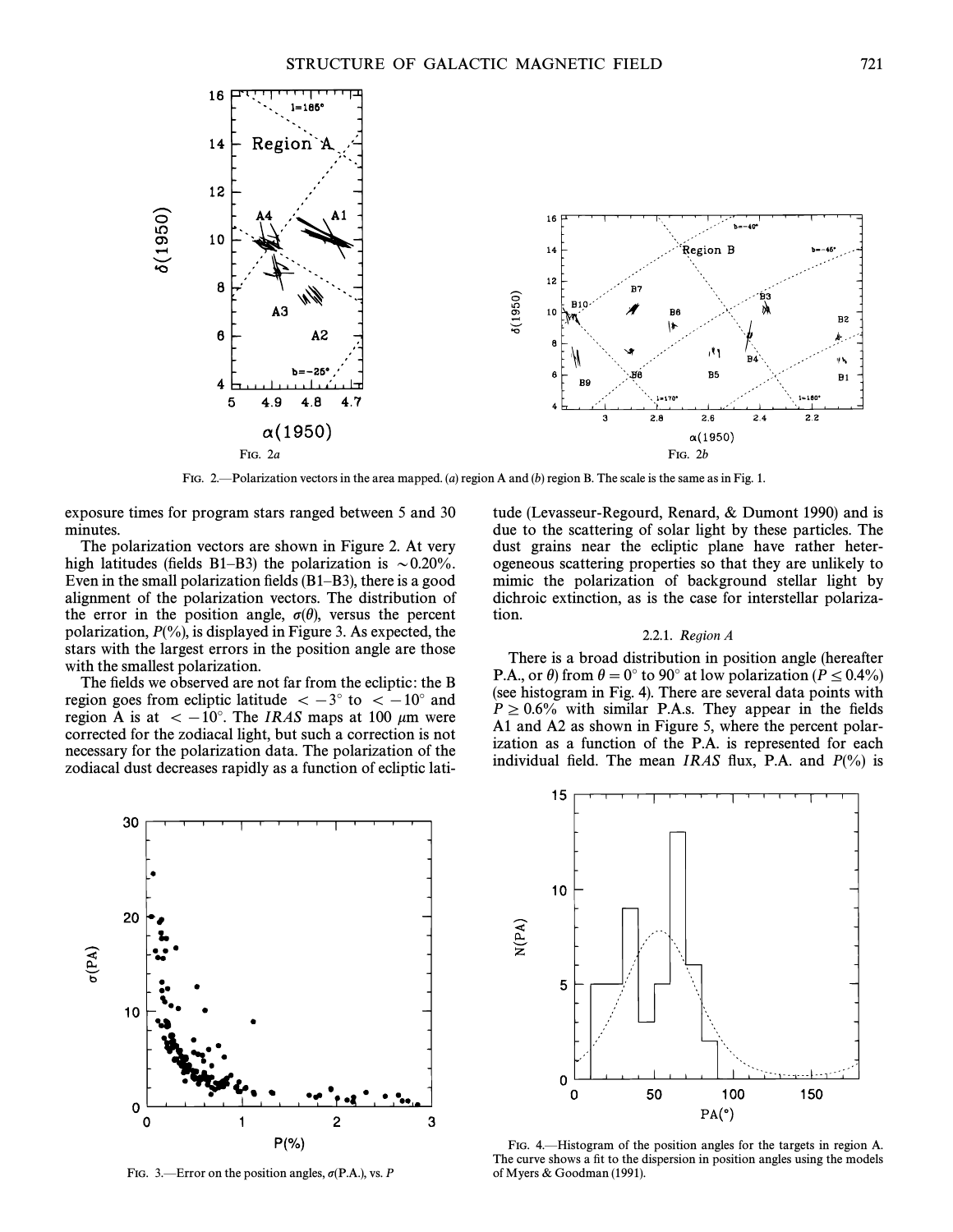

FIG. 5.—Polarization vs. position angle for the four fields in region A

summarized in Table 2 for each field. Because there are two concentrations of values of P, there are at least two clumps of polarizing dust along the line of sight toward region A.

The highly polarized field A1 has a mean polarization of  $\simeq$  2.0  $\pm$  0.8%. The 100  $\mu$ m flux toward the targets in this field is  $18.8 \pm 0.7$  MJy sr<sup>-1</sup>, the highest in our survey (see Fig. 1). The P.A. of the polarization vectors in the concentration is  $\theta = 55°$  with a dispersion of 19°. This orientation is parallel to the large-scale distribution of the emitting dust (see Fig. 1); therefore the local magnetic field is aligned with the dust lane.

The field A2 traces the more diffuse medium in region A with just 7.3 MJy sr<sup> $-1$ </sup> of flux at 100  $\mu$ m. The dispersion in the P.A. of the polarization vector is only  $4^\circ$  although the percent polarization is significantly lower than in A1, just  $0.6\%$ . The fields A3 and A4 are more confusing with a not so well-defined P.A. and intermediate IRAS fluxes (see Table 2). Also they are located in transition regions between dense dust clouds and the diffuse cirrus (see Fig. 1a). There is no obvious relation between the IRAS cirrus morphology and

the magnetic field orientation as derived from the P.A. of the polarization vectors in these three more diffuse regions.

# 2.2.2. Region B

The mean values per field of the percent polarization, position angle of the polarization vector, IRAS 100  $\mu$ m flux, and magnitude are given in Table 2 as for region A. The P.A. is typically between  $150^\circ$  and  $200^\circ$  (see Fig. 6). The examination of the individual fields indicates that the P.A. is well defined in the fields:  $B1$ ,  $B5$ ,  $B7$ , and  $B9$  (see also Fig. 7). This good alignment is remarkable for B1 since the percent polarization is very low  $P(\% ) = 0.24 \pm 0.05$  and the ISM very diffuse (the IRAS flux at 100  $\mu$ m is just 4.1 MJy sr<sup>-1</sup>).

The field B10 samples the southern border of the HLMC, MBM 16. This cloud is at a distance between 60 and 95 pc (Hobbs et al. 1988). The high polarization indicates that our stars are behind the cloud and sets up a lower limit to the distance of our survey of  $\sim 100$  pc. Other arguments concerning the distance are discussed below  $(\S 4.1)$ . MBM 16 is a filamentary molecular cloud elongated in the east-west direction. Our data show that the direction of the magnetic



FIG. 6.—Histogram of position angles for the targets in region B

| MEAN VALUES PER FIELD <sup>a</sup> |          |             |          |                  |                           |                   |           |               |             |
|------------------------------------|----------|-------------|----------|------------------|---------------------------|-------------------|-----------|---------------|-------------|
| Field                              | $P(\% )$ | $\sigma(P)$ | $\theta$ | $\sigma(\theta)$ | $F_{100}$<br>$(MJy sr-1)$ | $\sigma(F_{100})$ | Magnitude | $\sigma(Mag)$ | $N^{\rm b}$ |
| $A1$                               | 2.0      | 0.8         | 55       | 19               | 18.8                      | 0.7               | 11.5      |               | 14          |
| $A2$                               | 0.6      | 0.1         | 36       | $\overline{4}$   | 7.3                       | 0.3               | 11.5      | 0.6           | 10          |
| $A3$                               | 0.7      | 0.6         | 55       | 30               | 9.1                       | 0.3               | 11.3      | 0.3           | 10          |
| $A4$                               | 0.8      | 0.2         | 52       | 21               | 14.7                      | 2.3               | 11.3      |               | 14          |
| $B1$                               | 0.24     | 0.05        | 7        | 10               | 4.1                       | 0.1               | 11.8      | 0.6           | 8           |
| $B2$                               | 0.17     | 0.06        | 6        | 39               | 5.6                       | 0.4               | 12.2      | 1.3           | 8           |
| $B3$                               | 0.44     | 0.28        | 11       | 24               | 6.8                       | 0.5               | 12.2      |               | 10          |
| $B4$                               | 0.51     | 0.71        | 168      | 23               | 4.9                       | 0.2               | 11.7      | 1.6           | 10          |
| $B5$                               | 0.37     | 0.15        | 179      | 10               | 7.0                       | 1.0               | 11.6      | 0.8           | 8           |
| $B6$                               | 0.48     | 0.23        | 2        | 39               | 9.3                       | 1.9               | 12.3      | 0.9           | 6           |
| $B7 \ldots$                        | 0.61     | 0.27        | 151      | 14               | 14.1                      | 1.9               | 12.7      | 1             | 11          |
| $B8$                               | 0.32     | 0.13        | 169      | 56               | 11.6                      | 1.5               | 12.2      | 1.4           | 9           |
| $B9$                               | 0.91     | 0.59        | 10       | 8.8              | 14.4                      | 2.3               | 11.8      | 0.25          | 6           |
| $B10$                              | 0.58     | 0.26        | 11       | 28               | 14.9                      | 1.4               | 12.0      | 1.5           | 12          |

TABLE 2

 $\sigma$  values are standard deviations from the mean for each field and physical magnitude.

b Number of stars in each field.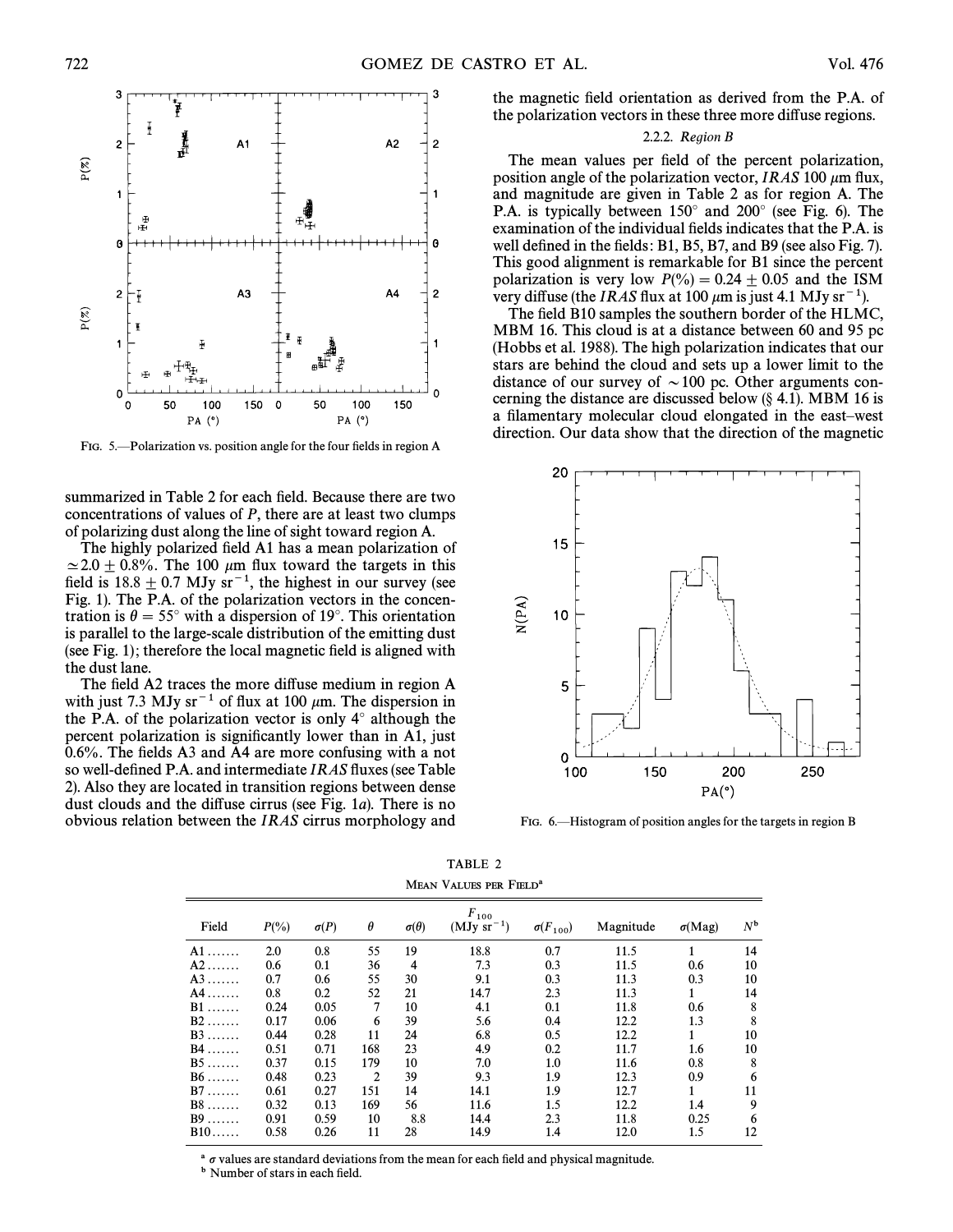

FIG. 7.—Polarization vs. position angle for the 10 fields in region B

field is perpendicular to this filament of molecular gas. A similar orientation of the field with respect to the cloud elongation has been observed in other molecular clouds such as  $B216/217$  (Heyer et al. 1987), Lupus I (Strom, Strom, & Edwards 1988), and L204 (McCutcheon et al. 1986). We refer the reader to Bastien (1991) for other clouds with different field orientations.

### 3. ANALYSIS

In this section, we compare our measured polarization values with the properties of the local interstellar medium (LISM) and the mean galactic model for the H I distribution, in order to more clearly identify the significant magnetic field structure at high latitudes. Then, we account for the measured values of the polarization of our targets using the IRAS data.

### 3.1. The LISM: Clumps

The ISM around the Sun is clumpy; 80% of the mass is in clumps of cold H I that fill only  $10\%$  of the volume (Trapero et al. 1992). The Sun is surrounded by a local cloud of radius 2 pc (Frisch 1981) and particle density  $n = 0.1$  cm<sup>-3</sup> whose detection would require much larger sensitivities than that obtained with our instrumental setup. Farther out, the Sun is within the local bubble of hot ionized medium (HIM) at  $T = 10^6$  K. The size of the bubble has been determined from its X-ray emission; it has an equivalent radius of  $150-200$  pc toward the south galactic plane and galactic longitudes between  $180^\circ$  and  $250^\circ$  (Snowden et al. 1990). This is the area sampled in our survey. The topology of the HIM is unclear but it is best explained by the McKee  $&$  Ostriker (1977) model. In this model hot gas produced in supernova explosions fills the ISM surrounding clumps of cold neutral medium (CNM) until they evaporate. The typical density and size of these local clumps are  $n = 40$  cm<sup>-3</sup> and  $R = 2$  pc. The expected contribution of one of these clumps to the polarization can be derived from the well-known relation between the H I column density in the line of sight to various stars, and the color excess  $E(B-V)$  which measures the total amount of dust in that line of sight:

$$
N(H) = 5.8 \times 10^{21} E(B - V) \text{ cm}^{-2}
$$
 (3.1)

(e.g., Spitzer 1978).

The classic paper by Serkowski, Mathewson,  $\&$  Ford  $(1975,$  henceforth SMF) established that interstellar polarization takes its maximum value at a wavelength of  $\lambda_{\text{max}} \simeq 0.45$  km s  $\sim 0.8$  km. This quantity can be determined observable. 0.45  $\mu$ m–0.8  $\mu$ m. This quantity can be determined observationally for each star. For the large sample of stars studied by SMF, the median value is less than  $\lambda_{\text{max}} > = 0.55$ <br>um. It is proportional to the average size of the grains on  $\mu$ m. It is proportional to the average size of the grains on the line of sight to each star.

More extensive recent investigations have generalized the SMF relation to the empirical formula (Whittet et al. 1992)<br> $\frac{p(\lambda)}{p} = \exp\left[-K \ln^2\left(\frac{\lambda_{\max}}{n}\right)\right] = \alpha$ 

$$
\frac{p(\lambda)}{p_{\max}} = \exp\left[-K \ln^2\left(\frac{\lambda_{\max}}{\lambda}\right)\right] \equiv \alpha,
$$

and

$$
K = 0.01 + 1.66\lambda_{\text{max}} \,, \tag{3.2}
$$

where  $p(\lambda)$  is the percent polarization at a wavelength  $\lambda$ , and  $p_{\text{max}}$  is the peak polarization occurring at  $\lambda_{\text{max}}$ . The maximum polarization correlates well with  $F(B-V)$ . maximum polarization correlates well with  $E(B-V)$ :

$$
p_{\max} \le 9.0E(B-V) \,. \tag{3.3}
$$

For our observations, the effective wavelength was  $\lambda \simeq 0.7625$   $\mu$ m. Thus, using the median value of  $\lambda_{\text{max}}$  of 0.55  $\mu$ m in equation (3.2) we obtain the median value;  $\langle \alpha \rangle = 0.91.$ 

The link between polarization and column density is obtained on combining the relations  $(3.1)$  $-(3.3)$ ;

$$
P(\lambda = 0.7625 \, \mu \text{m}) \le \frac{\alpha}{6.4} \, N_{20} \, \text{cm}^{-2} = 0.14 N_{20} \, \text{cm}^{-2} \,, \tag{3.4}
$$

where the H I column density is measured in units of  $10^{20}$  $cm^{-2}$ . Therefore a clump with a column density characteristic of the LISM clumps, that is,  $N_{20} = 5 \text{ cm}^{-2}$ , produces a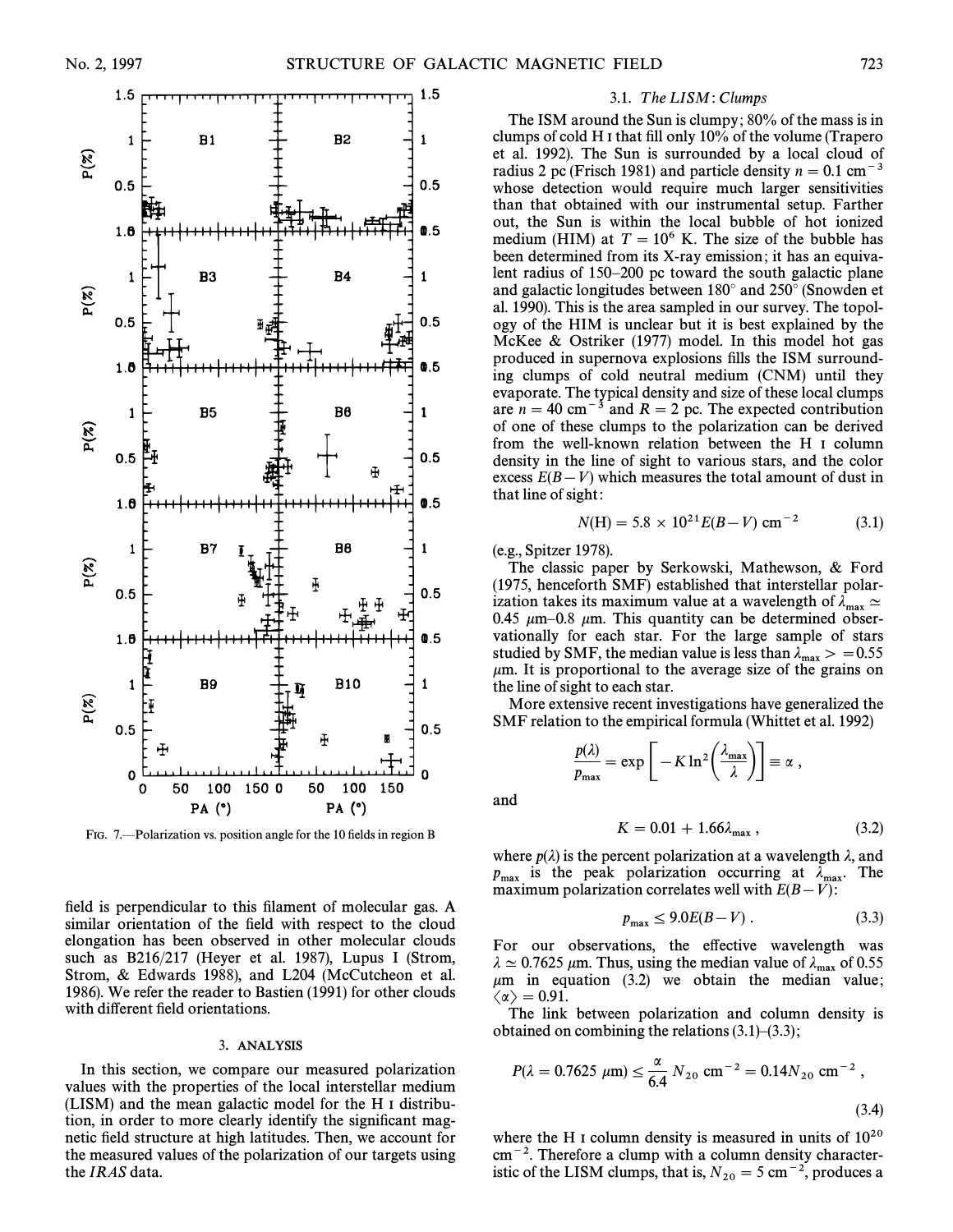maximum polarization of 0.7% which can be easily detected. It is clear from Figures 5 and 7 that we are generally measuring a more diffuse medium since only occasionally do we detect sudden increments of polarization in our fields. Moreover, since the interstellar clouds can be traced either in polarization or through thermal emission, these LISM clumps also show up in the IRAS maps that therefore can be used to trace the clumpiness in the ISM (see below).

#### 3.2. Model for Galactic H I

The H I layer has a vertical extent not much greater than 1 kpc and there are many irregularities in its lower regions (Lockman, Hobbs,  $& Shull$  1986 and references therein). The mean H I column density for gas with galactic latitude  $|b| \ge 2$ °.5 is well fitted by the expression (see DL),

$$
\bar{N}(H) = 2.9 \times 10^{20} \text{ csc } |b| \pm 1.4 \times 10^{20} \text{ cm}^{-2}. \quad (3.5)
$$

If the galaxy consisted of a uniform gas layer, then one would expect that  $N_H \sin b = \text{const.}$  Plots of  $N_H |\sin b|$ versus  $|\sin b|$  show, however, that there is a large dispersion, and regions of excess value often correspond to the filamentary structure.

The behavior of the mean gas density as a function of scale height  $z$  is also given by DL. They suggest that for galactic radii between 4 and 8 kpc, the best estimate for  $n(z)$ consists of two Gaussians (central densities, 0.395 and 0.107  $\text{cm}^{-3}$ ; FWHMs, 212 and 530 pc) and an exponential (central density,  $0.064 \text{ cm}^{-3}$ ; scale height,  $403 \text{ pc}$ ). We have computed the total column density predicted by this model and obtain

$$
\bar{N}_{20} |\sin b| = 3.12 . \tag{3.6}
$$

### 3.3. IRAS Fluxes

Several studies of high-latitude clouds have shown that the far-IR emission of low-velocity H I clouds at high latitude correlates well with the extinction and H I column density (Boulanger, Baud, & van Albada 1985; De Vries & Le Poole 1985; Wakker & Boulanger 1986; for low latitudes, see Terebey & Fich 1986). Thus, for a specific field at  $b = +60^\circ$ , Martin et al. (1994) find the relation

$$
F_{100} = 0.85N_{20} - 1.4 , \t\t(3.7a)
$$

where  $F_{100}$  is the IRAS 100  $\mu$ m flux measured in units of MJy sr<sup>-1</sup>. A larger scale average of high-latitude *IRAS* emission was compared with H I maps by Boulanger  $\&$ Perault (1988, henceforth BP). These authors found that a linear, least-squares fit to the 100  $\mu$ m profiles at  $b < -20°$ gives the cosecant law

$$
\bar{F}_{100} = \frac{3.4}{|\sin b|} - 1.7 \,. \tag{3.7b}
$$

This is a more appropriate form for our purposes because our data span such a large portion of the high-latitude sky along the anticenter stream.

Using the mean galactic H I model (eq.  $[3.6]$ ) to eliminate  $|\sin b|$  in equation (3.7b), one finds that the IRAS flux associated with the smooth H I component is

$$
\bar{F}_{100} = 1.1 \bar{N}_{20} - 1.7 \ . \tag{3.8}
$$

We plot the relation between  $F_{100} |\sin b|$  and  $|\sin b|$ toward our target stars in Figure 8. Also shown in Figure 8.

FIG. 8.— $F_{100}$  | sin b | vs. | sin b |. The dashed and continuous lines represent the expected correlations derived from the DL mean galactic model and the eqs. 3.7a and 3.7b, respectively.

is the predicted relation for the mean galactic gas model, prescribed by equations  $(3.7a)$  and  $(3.7b)$  for the models by Martin et al. and BP, respectively. The data points that lie significantly above these lines are highly significant; these are structures that stand out strongly against the mean H I of the Galaxy. They represent either di†use cirrus or molecular clouds detected by *IRAS* and have fluxes  $\geq$ 3–5 MJy  $sr^{-1}$  producing a measurable polarization that can be detected in our survey.

#### 3.4. Polarization

In Figure 9 we plot the percent polarization versus the IRAS flux toward our targets. Only data with a small relative error in  $P(\%)$ ,  $\sigma(P)/P \le 0.3$ , are shown. This corresponds to  $\sigma(\theta) \leq 8$ °.6. There is a clear-cut correlation between the percent polarization and the IRAS flux:

$$
P(\%)\leq (0.16\pm 0.05)F_{100}.
$$

If we substitute  $F_{100}$  using equation 3.7a, then

$$
P(\%)\leq (0.13\pm 0.03)N_{20}-0.22,
$$

which is very similar to equation  $(3.4)$  apart from a constant term. The intercept probably varies due to the lack of an absolute calibration of the IRAS data itself. Two of the stars shown in Figure 9, GSC  $00632.01103$  and GSC 00684.00509, have an abnormally high polarization even though the P.A.s of their polarization vectors are similar to those of other stars in the same fields. This suggests that their polarization is not intrinsic. They could probably be distant sources, or sources that lie behind very small clumps of unusually high column density that are not resolved by *IRAS* (the 100  $\mu$ m *IRAS* maps have a resolution of 1.5).

We conclude that the column of warm dust detected at 100  $\mu$ m is the same that is responsible for the polarization of the stellar radiation. Thus, our polarization measurements trace the magnetic field geometry in the cirrus clouds detected in the 100  $\mu$ m IRAS band. Note that in the regions of low fluxes  $(F_{100} \leq 8$  MJy sr<sup>-1</sup>) and of high fluxes

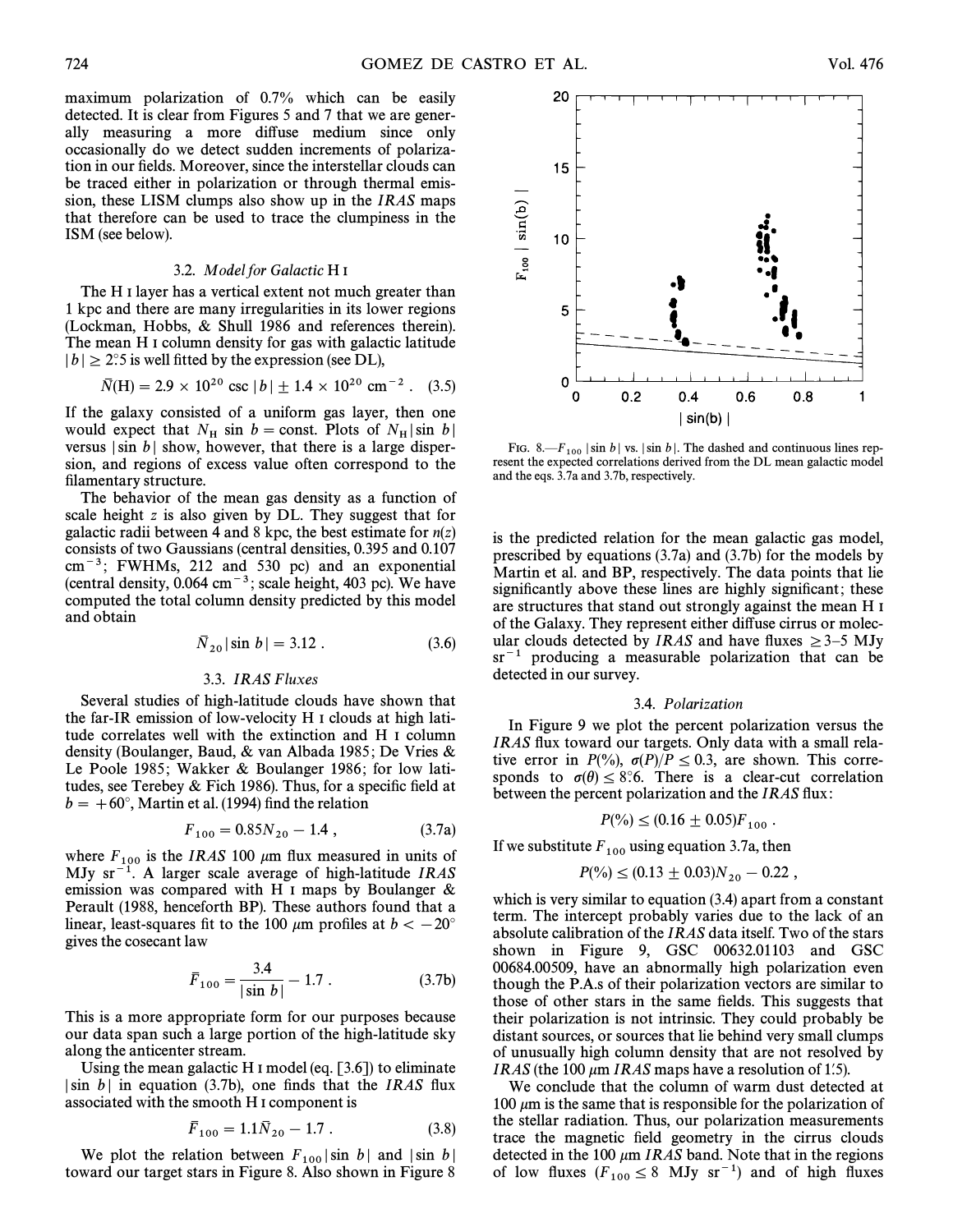

FIG. 9.-Polarization,  $P(\%)$ , vs. infrared flux,  $F_{100}$ . Open and filled circles correspond to sources in regions A and B, respectively. Only points with relative error in  $P(\%)$  smaller than 0.3 are plotted. The straight line represents the correlation derived from our data (see text) and presents a very good upper envelope to the data. The two stars above the line are also discussed in the text.

 $(F_{100} \ge 16$  MJy sr<sup>-1</sup>) there are stars with polarization values as high as expected if all the dust grains emitting at 100  $\mu$ m were also involved in the polarization of the stellar light (see Fig. 9). This indicates that our survey is as deep as the  $IRAS$  survey in these regions. The high flux limit corresponds to region A (field A1) in the outskirts of the Orion-Monoceros complex at a distance of  $500-700$  pc. The low flux limit corresponds to diffuse  $IRAS$  cirrus in the fields A2, B1–B5. Fluxes  $(F_{100})$  between 8 and 16 MJy sr<sup>-1</sup> are detected in the lines of sight toward sources having polarization values significantly lower than that implied by their IRAS fluxes. This suggests that the magnetic field orientation changes significantly with the column density in this area. This is further confirmed in Figure 10 where the P.A. is plotted versus the  $F_{100}$  for the same sources. Note that the dispersion in P.A. is significantly larger for these intermediate IRAS fluxes. They correspond to the fields  $B7-B10$  in region B and  $A3-AA$  in region A.

## 3.5. Polarization Position Angles

We have performed fits to the Gaussian-like distributions of position angles for regions A and B separately (Figs. 4 and 6, respectively). We followed the method developed by Myers  $& Goodman (1991)$ . The results are given in Table 3. The columns give respectively the name of the region, the total number of stars included in the fit, the mean position angle and its error, the dispersion of the distributions and

TABLE 3 DISTRIBUTION OF POLARIZATION POSITION ANGLES

| Region | Nª | $\Theta_F$                | S             |
|--------|----|---------------------------|---------------|
| A      | 48 | $53^\circ + 5^\circ$      | $0.43 + 0.05$ |
| $B$    | 88 | $178^{\circ} + 4^{\circ}$ | $0.47 + 0.08$ |

a Number of stars in each region.



FIG. 10.—Position angles vs. infrared flux,  $F_{100}$ . Open and filled circles correspond to sources in regions A and B, respectively. Only points with relative error in  $P(\% )$  smaller than 0.3 are plotted.

its error. The errors are based on nonlinear least-squares fits of the  $f^{3D}$  model of Myers & Goodman. The distribution of position angles for both regions has a single maximum, with dispersion of around 0.4 radians. Such values are typical of the values found for clouds with embedded clusters, whereas clouds without clusters usually have dispersions of  $0.2-0.3$ . According to their model, the field can be divided into uniform and nonuniform components. The nonumiform component has a certain number of correlation lengths along the line of sight through the cloud. Typical values which have been evaluated by Myers  $\&$  Goodman (1991) are of order a few. For example, for L204, they obtained 3 or 4 according to whether the absorption or emission measurements of the H I Zeeman observations were used for the calculation, respectively. The number of correlation lengths cannot be determined for our two regions since Zeeman observations are not available, but we expect that it should be comparable.

## 4. DISCUSSION

## 4.1. High-Velocity Clouds

If the ACHVCs are within several hundred pc (Mirabel 1982; Giovanelli 1980b), there is a chance that some stars in our sample are behind the stream. One way to get an estimate of the distance to the clouds is to find the distance to our program stars. Four of the brightest stars in our sample appear in the SIMBAD database, and one of those stars has a known distance. It is listed as a probable nonmember of the Hyades star cluster by Schwan (1991). The distance that he found is 69.3 pc for SAO 110857 (=BD  $+07°451 =$  $0641.00285$ ). This star is in region B8 (see Table 1), and this region is characterized by a large dispersion in position angles, as shown in Table 2. Therefore, it cannot be readily related to the other stars in the sample, and cannot be used to put a reliable constraint on the distance to the HVCs. Tamanaha (1996) has recently put constraints on some of the anticenter HVCs. He studied four regions in particular. One of them, "Cohen's stream." covers the southern part of our region B, and is located at more than 350 pc. Another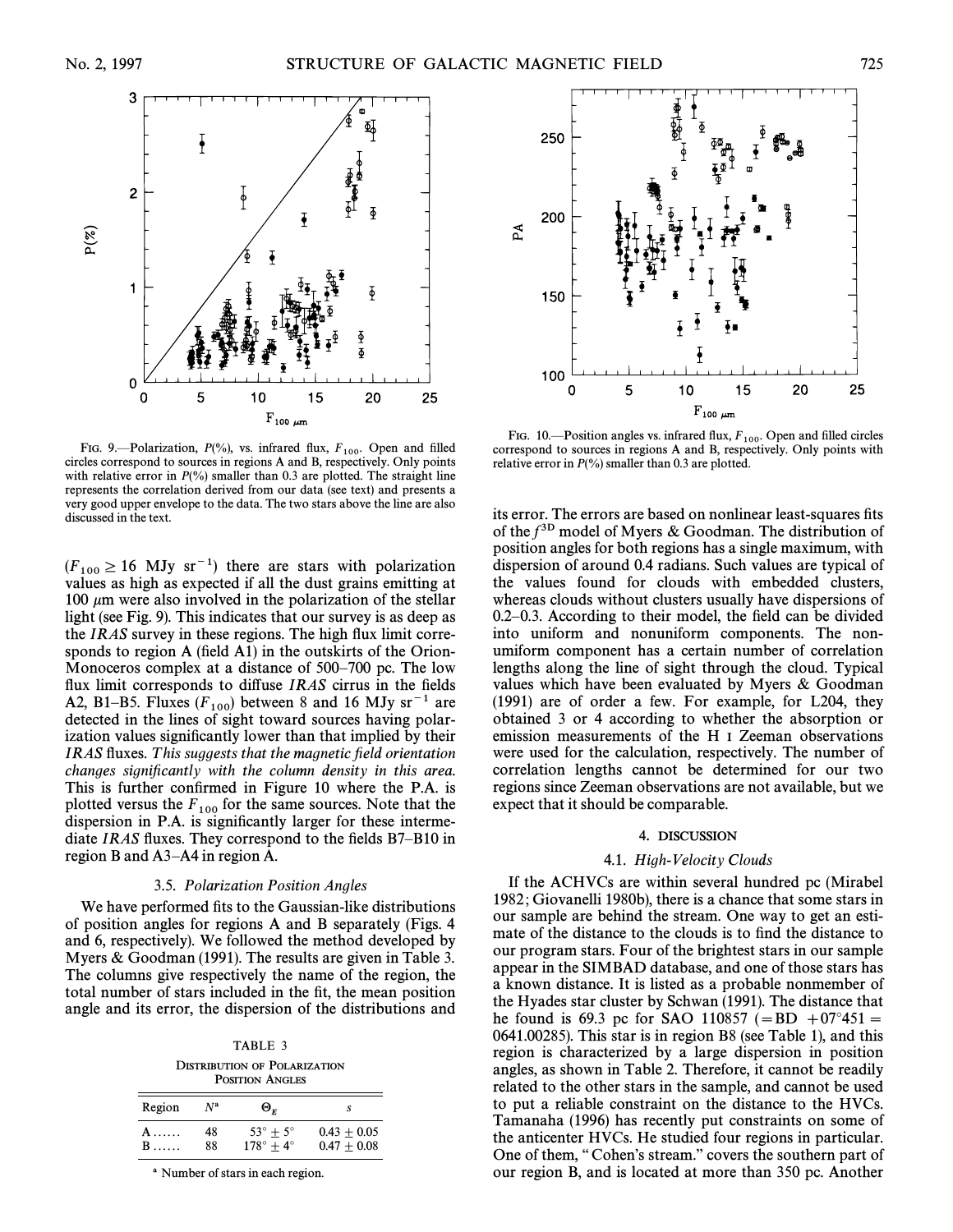region, AC I, located about  $10^{\circ}$  northeast of our region A, is at more than 280 pc, according to him. These results are consistent with our analysis in  $\S$  3 above.

The precise location of the anticenter HVCs in the sky is plotted in Figure 11 using Giovanelli's (1980a) data. He rastered this area with scans of constant declination at 0, 2.5, 5, 7.5, 8.75, 10, 12.5, and 15 degrees. The complex is between  $7^\circ$ :5  $\leq \delta \leq 10^\circ$  and the two regions A and B are clearly identifiable in the figure. The stream extends in the east–west direction (P.A.  $= 90°$ ). The open circles correspond to positions with column densities greater than  $1 \times 10^{19}$  cm<sup>-2</sup>. The total column density of high-velocity material is very low in most directions. The locations where the column density is high enough to produce a polarization greater than  $0.1\%$  (according to eq. [3.4]) are marked with filled dots. Wakker  $\&$  Schwarz (1991) carried out higher resolution mapping of several HVC complexes and observed that the gas is more clumped than the earlier lower resolution surveys suggest. In fact, the peak column densities may increase by a factor 4 depending on the individual cloud. Unfortunately, the ACHVC is not mapped at this improved resolution but we expect that at most the polarization produced by individual clumps reaches 0.40%. This peak value is expected in the fields B4 and B5 of region B and in A2 of region A. In all of them the dispersion in the P.A. of the polarization vector is small, in particular in A2. The field appears to be perpendicular to the stream especially at high galactic latitudes.

The column density of H I gas in the high-velocity component is only a few percent of that at the line center. It is therefore impossible to disentangle magnetic structure that is well and truly associated with the HVCs, as compared to the low-velocity gas. We can only safely say that the lowvelocity, high-latitude gas has a well-ordered, associated magnetic field that is perpendicular to the gas filaments. It would be somewhat surprising, however, if the HVCs did not also share the same magnetic field structure in view of their cospatial projected distribution with the low-velocity material and the low dispersion in P.A. along the whole dust column.

# 4.2. Magnetic Field Structure at High Latitudes: A Model

Our observations provide good evidence that the highlatitude clouds that are so well traced out by IRAS have an associated magnetic field. Given the statistical nature of our survey, we feel it safe to say that we have probably probed

the galactic magnetic field structure out to several hundred pc below the plane. The polarization vectors are plotted in galactic coordinates in the top panel of Figure 12. We also plot in the bottom panel, the polarization data of stars in the general field from the survey of Klare  $\&$  Neckel (1977). These data complement our own and help to further demarcate the polarization associated with the high-latitude clouds.

Our main finding is that at high latitudes, the galactic magnetic field is perpendicular to the stream. The polarization shows a large z-component (perpendicular to the galactic plane) even at latitude  $-50^\circ$ . This is true for clumps such as those detected toward B1 or B5 and also for the more diffuse medium. Only in B7 is the polarization approximately parallel to the galactic plane. Closer to the Galactic plane at latitudes  $\ge -25^\circ$  the z-component is dominant.

A natural explanation for these observations is that the high-latitude H I filaments are associated with a predominantly toroidal magnetic field. This would explain why the polarization is perpendicular to the H I. The fact that highspeed gas motion occurs along the filament implies that the toroidal field component is wrapped around the outside of the filament where it cannot impede the infall of the gas. Thus it appears that the magnetic structure of the highlatitude clouds may consist of braided magnetic Ñux tubes. Gas can fall freely down along the arched magnetic flux filament, back to the Galactic plane as the flux tube rises into the Galactic corona.

Observational support for our hypothesis of predominantly helical field derives from the study of the magnetic field associated with the molecular filament L1641 in the Orion A cloud (see Bally 1987). Both optical polarimetry and Zeeman measurements have been performed which clearly show that a toroidal field is wrapped around the filament. Since the Orion cloud lies near the base of the stream, our interpretation of a predominantly toroidal filament magnetic field seems well justified.

There are good physical reasons why rising magnetic flux tubes should be dominated by a toroidal magnetic field. Magnetic fields in the Galactic plane have energy densities that are roughly in equipartition with that of the gas (e.g., Heiles et al. 1993). As a buoyant magnetic flux tube lifts up out of the Galactic plane and into the low-density Galactic corona, gas will drain out of it and Ñow back to the midplane of the galaxy (e.g., Matsumoto et al. 1988; Foglizzo  $\&$ Tagger 1994). As the flux tube reaches the rarified higher



FIG. 11.—Distribution of high-velocity H I in the anticenter direction from Giovanelli 1980a. The open circles represent points where the column density is in between  $1 \times 10^{19}$  cm<sup>-2</sup> and  $1 \times 10^{20}$  cm<sup>-2</sup>. The filled circles represent areas with column densities  $\ge 1 \times 10^{20}$  cm<sup>-2</sup> and that henceforth would contribute to the total polarization with at least a 0.1%.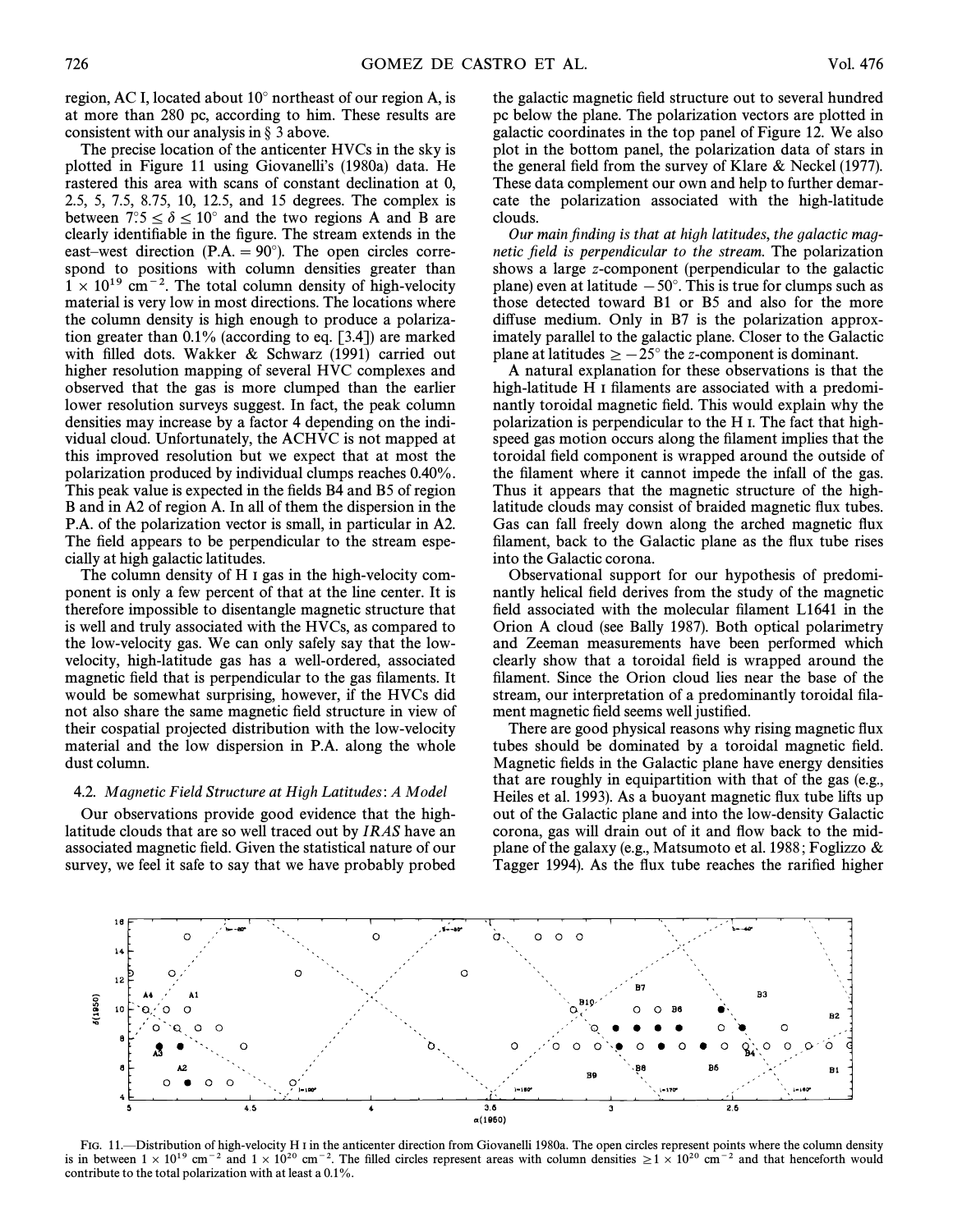

FIG. 12.—Maps with the polarization vectors in galactic coordinates. The upper frame shows the stars in our survey (Table 1), while the lower frame shows stellar polarization data from the Klare  $\&$  Neckel (1977) compilation of the general interstellar polarization. There is usually a good agreement between the two data sets. The scale for the linear polarization vectors is indicated at the bottom left of the figure.

latitudes, the magnetic forces begin to exceed any other force. This imbalance of the magnetic force is compensated by a restructuring of the field so that it becomes approximately force-free: the total Lorentz force associated with the flux tube vanishes,  $J \times B = 0$ , where *J* is the current. It may be shown that for open-ended Ñux tubes whose end points do not suffer any motion, the fields which minimize the magnetic energy subject to initial and boundary conditions are in general force-free (see Heyvaerts  $\&$  Priest 1984, henceforth HP). Thus, the current is parallel to the field,  $J \parallel B$ , or

$$
\nabla \times \boldsymbol{B} = \alpha(\boldsymbol{r}, t) \boldsymbol{B} \,, \tag{4.1}
$$

where  $\alpha$  is a scalar function of space and time. A larger value of  $\alpha$  corresponds to more current and a stronger twist of the magnetic field line. General solutions of this nonlinear equation are not available. However, HP show that the most relaxed magnetic configurations available are with  $\alpha$  = const. The corresponding field configuration therefore obeys the linear vector Helmholtz equation (Chandrasekar & Kendall 1957).

$$
\nabla^2 \boldsymbol{B} + \alpha^2 \boldsymbol{B} = 0 \ . \tag{4.2}
$$

In the simplest possible theory where the magnetic structure can be represented by a single term in a Bessel series (assume cylindrical coordinates) with corresponding radial wavenumber k, one has solutions of the form  $B_r$ ,  $B_\phi \propto I(kr) \exp(-kz)$  and  $B \propto I(kr) \exp(-kz)$  where the effec- $J_1(kr)$  exp  $(-\beta z)$  and  $B_z \propto J_0(kr)$  exp  $(-kz)$ , where the effective radial wavenumber is  $k = (\alpha^2 + \beta^2)^{1/2}$  and where  $J_1, J_0$  are Bessel functions.  $\propto J_0(kr)$ 

The current, in our galactic context, is generated by the relative shear of the two footpoints of the magnetic flux loop, rooted at low Galactic latitudes. This happens for footpoints of field lines that are anchored at slightly different Galactic radii. The resulting relative shear between the footpoints results in a current which generates the toroidal field in the flux rope. Following HP, we suppose that a Galactic magnetic Ñux loop evolves between states of larger and larger  $\alpha$ , each of which could be considered to be forcefree. Eventually, the magnetic energy that is stored in this system is released in the form of a flare.

This physical picture is akin to the well studied problem of magnetic Ñux tubes in the tenuous solar corona (see, e.g., Tandberg-Hanssen  $\&$  Emslie 1988). Linear force-free models have, on occasion, been successfully matched to the solar data. Consider the simple model in which a magnetic flux loop is anchored at radii  $\pm r_0$  (Raadu & Nakagawa 1971). Then the twist angle  $\alpha$  of the field at the top of the 1971). Then, the twist angle  $\gamma$  of the field at the top of the arcade with respect to the axis connecting the two footpoints of the loop is

$$
\frac{\alpha}{\beta} = \tan \gamma \ . \tag{4.3}
$$

This result allows  $\alpha$  to be found in terms of  $\gamma$  and  $\beta$  which are given by the observations (the vertical scale of the loop is  $H = 2\pi/\beta$ ). As an example, for an observed twist of 60°, say, then  $\alpha = 2\pi \tan \gamma/H = 10.9/H$ .

Our observation that the dispersion in P.A. is larger in the diffuse medium than in the clumps also appears to have a simple explanation. Consider a turbulent medium in which a magnetic fluctuation has a scale size  $\lambda_B = 2\pi/k_B$ .<br>The magnetic field direction remains coherent over a cell The magnetic field direction remains coherent over a cell (i.e., low dispersion in P.A.), but varies randomly in direction from cell to cell. One can account for our observation if the size of such regions is independent of their surface density (at least for the low to moderate optical depths probed by our survey). For, in this case, when we probe a region of low optical depth, we traverse many scale lengths  $\lambda_B$  before reaching the surface of unit optical depth. Thus, the net measured polarization, being summed over  $N$  randomly oriented cells, would be lower than that of a single cell by a factor of  $N^{-1/2}$  (where N is the number of cells required to reach an optical depth of unity). Thus the dispersion in P.A. associated with high-density clumps will be much lower than measurements made through the diffuse medium, as our observations demand. The concept of magnetic cells used here is similar to that discussed in  $\S 3.5$ above.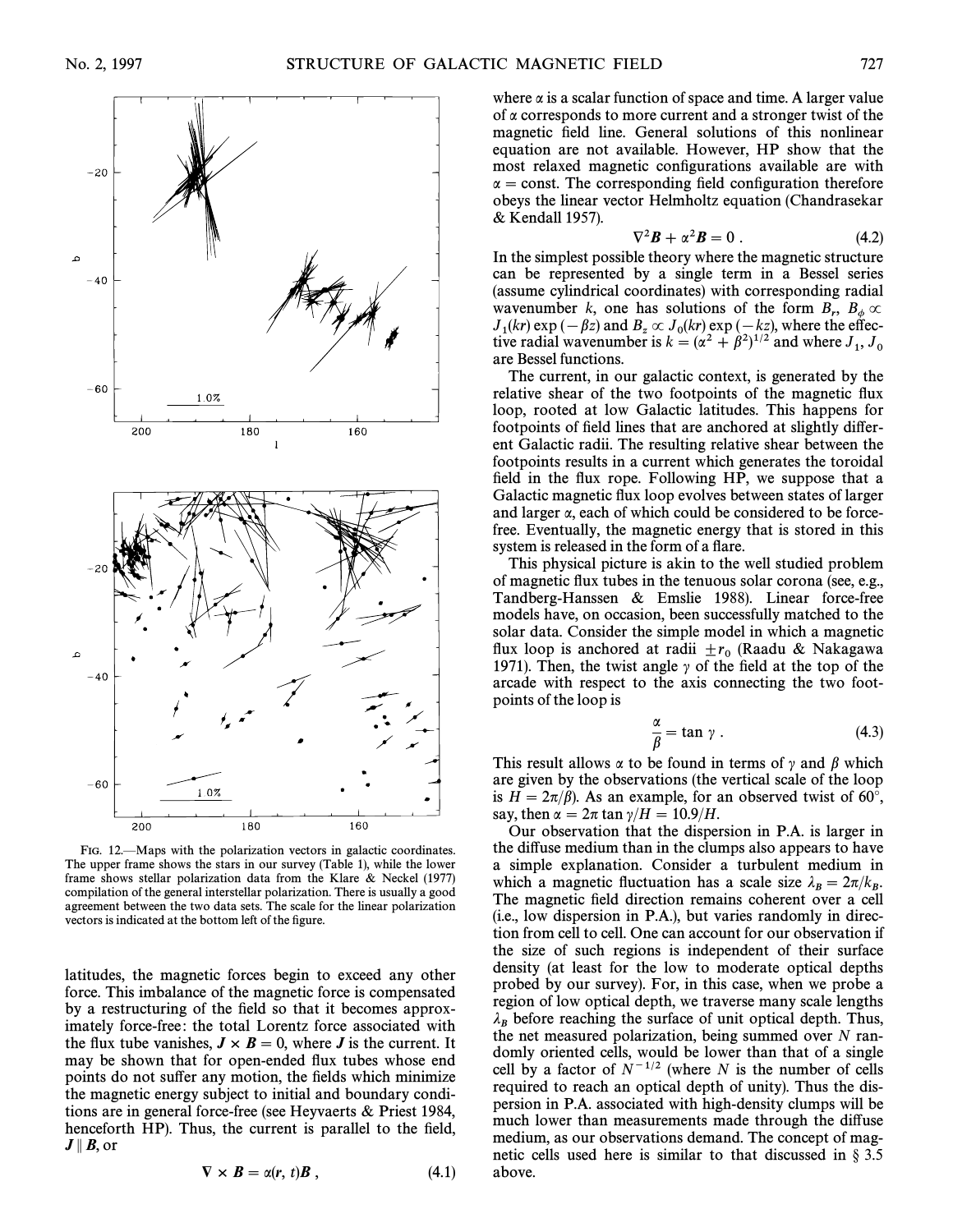

FIG. 13.-Position-velocity diagram of the ACHV and ACVHV streams. The open and filled circles represent areas with column densities as in Fig. 11. The velocity gradient is observed in the east-west direction. The spatial scale is the same than in Figs. 1a, 1b, 2a, and 2b. The location of MBM 16 is marked by dashed lines.

# 4.3. Kinematics

The LSR velocity  $(V_{LSR})$  of the ACVHC is plotted versus (V<sub>LSR</sub>) of the ACVHC is plotted versus right ascension in Figure 13 for comparison. The kinematical behavior of the two components: the ACVHV stream and the ACHV stream is very different. The  $V_{LSR}$  of the ACHV stream increases smoothly along its length at a rate of 0.67 km s<sup>-1</sup> deg<sup>-1</sup>. However the  $V_{\text{LSR}}$  of the ACVHV stream decreases rapidly at a rate of  $-11$  km s<sup>-1</sup> deg<sup>-1</sup> as it approaches the Galactic plane. The high-latitude molecular cloud, MBM 16, extends between right ascension  $3<sup>h</sup>14<sup>m</sup>$ and  $3<sup>h</sup>26<sup>m</sup>$  (see Fig. 13) and it is located close to the region where both streams cross each other in the velocity-position diagram. The IRAS maps also show a shell structure in this area (see Fig. 1) associated with MBM 16. Note that at this location the magnetic field is perpendicular to the stream.

The highest speed that gas could aquire in falling back toward the plane if it started from the top of a loop located at Galactocentric radius  $R_0$  is just the galactic escape speed,  $v_{\rm esc}(R_0)$ . Current measurements indicate that the escape speed in the vicinity of the Sun is speed in the vicinity of the Sun is

$$
v_{\rm esc}(R_0) = 500 \text{ km s}^{-1}
$$

(Binney  $&$  Tremaine 1987). This is more than enough to account for most of the high-velocity clouds.

Finally, we note that according to Blitz, Magnani,  $\&$ Wandel (1988), the broad-wing molecular lines measured in MBM 16 do not have an obvious energy source. Note, however, that our observed high-latitude streams intersect at the position of MBM 16. It is possible that the collision of infalling low-density HVCs into this region could provide the needed energy. It remains to be seen whether or not the resulting shocks could explain the details of the spectroscopy of MBM 16.

#### 5. CONCLUSIONS

We surveyed the optical polarization of stars in the direction of the anticenter HV and VHV streams in the area  $5^h \ge \alpha \ge 2^h$  and  $6^\circ \le \delta \le 12^\circ$ . We divided this area into two regions (A and B). Region A (Galactic latitude  $b \simeq -20^{\circ}$ ) samples the direction toward Orion and region B ( $b \approx -50^{\circ}$ ), the high-latitude stream. We augmented our data with the 100  $\mu$ m IRAS maps of the region in order to help discriminate polarization that arises from foreground dust from dust that is associated with the high-latitude clouds. The *IRAS* flux is dominated by the anisotropies of the ISM (shells of warm dust, molecular clouds, etc.) that are observed on top of the contribution by the mean H I distribution.

We find the following:

1. There is a correlation between the 100  $\mu$ m *IRAS* flux and the percent polarization such that  $P(\%) \leq (0.16 \pm 1.00)$ 0.05) $F_{100}$ , which implies that  $P(\%) \le (0.13 \pm 0.03)N_{20}$ 0.22, where  $N_{20}$  is the H I column density in units of  $10^{20}$  cm<sup>-2</sup>. This relation is similar to that derived from the correlation between polarization and reddening (Spitzer 1978) apart from the constant term. This discrepancy is likely due to the uncertainties in the absolute calibration of the IRAS 100  $\mu$ m images.

2. The correlation between IRAS and polarization data indicates that our survey is as deep as IRAS at least in the areas corresponding to low fluxes  $(F_{100} \le 8 \text{ MJy sr}^{-1})$  and  $F_{100}$  bigh fluxes  $(F_{100} \le 16 \text{ MJy sr}^{-1})$ . The high flux limit to high fluxes  $(F_{100} \ge 16 \text{ MJy sr}^{-1})$ . The high flux limit corresponds to region A and the outskirts of the Orioncorresponds to region A and the outskirts of the Orion-Monoceros complex located at a distance of 500–700 pc. The low flux limit corresponds to high-latitude *IRAS* cirrus. Therefore, along these lines of sight, the magnetic field direction does not change significantly with the optical depth and our polarization survey is as deep as the *IRAS*. The intermediate region corresponds to the fields  $A3-A4$ and B7–B10 that are located in regions where many smallscale features in the IRAS maps are detected.

3. The central finding of this paper is that the Galactic magnetic field at high latitudes is perpendicular to the stream in region B, and especially in regions where the dispersion in P.A. is smaller. The magnetic field is also perpendicular to the filamentary high-latitude cloud, MBM 16. We interpret this as evidence that the Galactic magnetic field toward the high-latitude clouds is predominantly toroidal in character, wrapping around the gas filaments.

4. There is a large component parallel to the stream in region A where the outskirts of the molecular cloud complex of Orion-Monoceros are sampled. The magnetic field is also parallel to the  $IRAS$  cirrus and the plume of dust that extends to high Galactic latitudes. This indicates that the field is predominantly poloidal nearer to the plane.

5. The dispersion in position angles of the polarization vectors is slightly higher than 0.4 rad for both regions A and B. This may be due to the fact that we are dealing with a more diffuse medium than clouds located closer to the Galactic plane.

6. Our results can be interpreted in terms of an arcade of magnetic flux loops that rise out of the Galactic plane and up into the corona of the Galaxy. Such structures ought to acquire a force-free character dominated by toroidal magnetic field at high latitudes. Gas contained within these flux tubes drops back to the Galactic plane and this may explain the correlation of gas density, velocity, and magnetic structure that we have uncovered in our survey.

In order to further test some of our conclusions and their theoretical consequences, better measurements of the magnetic field structure toward the high-velocity clouds are needed. In particular, one would like, by spectroscopic observations, to have accurate distances to the background stars used in our survey.

Most of this work was carried out making use of the Computer Facilities at the ESA-IUE Observatory at VILSPA (Madrid, Spain). Ana I. Gómez de Castro thanks the VILSPA staff for their support while carrying out this project. We thank the support staffs of the Calar Alto (Spain) and Mont Mégantic Observatories (Canada) for their assistance in doing these observations. We thank an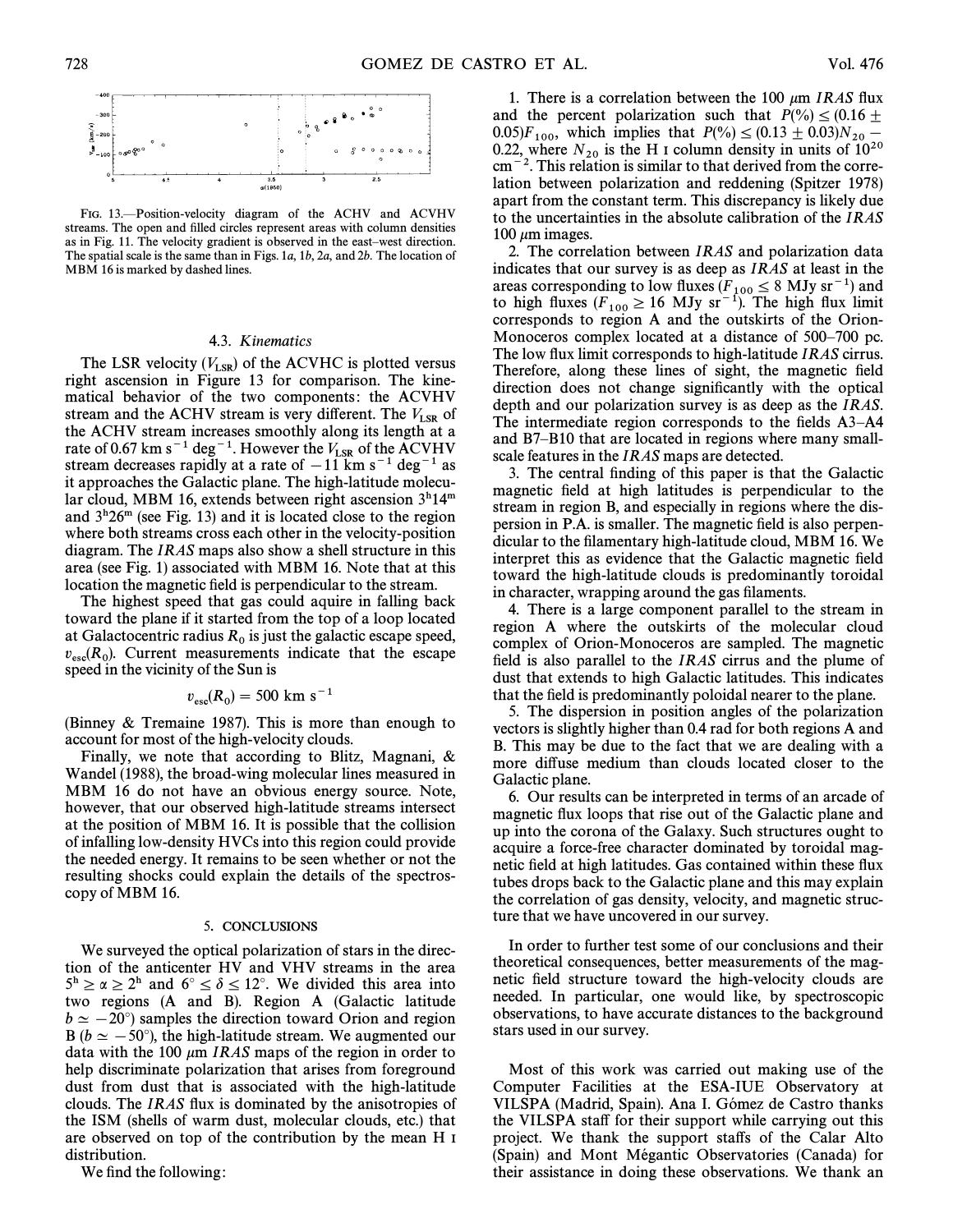anonymous referee for useful remarks. This paper made use of the facilities provided by the Canadian Astronomical Data Center (CADC), and also those which support the SIMBAD database in France. A. I. G. de C. was supported in part by an NSERC International Postdoctoral Fellowship and a MEC "re-entry" fellowship. The research of R. E. P. and P. B. is supported by grants from the Natural Sciences and Engineering Research Council of Canada. The research of A. I. G. de C. is supported by the research grant PB 93-491.

## **REFERENCES**

- 
- Angel, J. R. P., & Landstreet, J. D. 1970, ApJ, 160, L147<br>Bajaja, E., Cappa de Nicolau, C. E., Cersosimo, J. C., Loiseau, N., Martin,<br>M. C., Morras, R., Olano, C. A., & Poppel, W. G. L. 1985, ApJS, 58, 143
- Bally, J. 1989, in Low Mass Star Formation and Pre-Main-Sequence
- Objects, ed. B. Reipurth (Garching: ESO), 1 Bastien, P. 1991, in Physics of Star Formation and Early Stellar Evolution,
- ed. C. Lada & N. Kylafis (Dordrecht: Kluwer), 709 Binney, J., & Tremaine, S. 1987, Galactic Dynamics (Princeton: Princeton
- Univ. Press)
- Blitz, L., Magnani, L., & Wandel, A. 1988, ApJ, 331, L127
- 
- Blitz, L., & Shu, F. H. 1980, ApJ, 238, 148<br>Boulanger, F. 1994, in The First Symposium on the Infrared Cirrus and Diffuse Interstellar Clouds, ed. R. M. Cutri & William B. Latter (San Francisco: ASP), 101
- Boulanger, F., Baud, B., & van Albada, G. D. 1985, A&A, 144, L9
- Boulanger, F., & Perault, M. 1988, ApJ, 330, 964 (BP)<br>Bregman, J. N. 1980, ApJ, 236, 577
- 
- Chandrasekhar, S., & Kendall, P. C. 1957, ApJ, 126, 457
- de Vries, C. P., & Le Poole, R. S. 1985, A&A, 145, L7<br>Dickey, J. M., & Lockman, F. J. 1990, ARA&A, 28, 215 (DL)
- Elmegreen, B. G. 1982, ApJ, 253, 634
- 
- Foglizzo, T., & Tagger, M. 1995, A&A, 301, 293<br>Frisch, P. C. 1981, Nature, 293, 377
- 
- Giovanelli, R. 1980a, AJ, 85, 1155<br>———. 1980b, ApJ, 238, 554
- 
- 
- Gómez de Castro, A. I., & Pudritz, R. E. 1992, ApJ, 395, 501<br>Gómez de Castro, A. I., Pudritz, R. E., & Bastien, P. 1991, in Evolution of<br>Interstellar Matter and Dynamics of Galaxies, ed. J. Palous (Cambridge: Cambridge Univ. Press)
- Heiles, C., Goodman, A. A., McKee, C. F., & Zweibel, E. G. 1993, in Protostars and Planets III, ed. E. H. Levy & J. I. Lunine (Tucson: Univ.
- 
- 
- Arizona Press), 279<br>
Heyer, M. H., Vrba, F. J., Snell, R. L., Schloerb, F. P., Strom, S. E., &<br>
Strom, K. M. 1987, ApJ, 321, 855<br>
Heyvaerts, J., & Priest, E. R. 1984, A&A, 137, 63 (HP)<br>
Hobbs, L. M., Blitz, L., Penprase, B
- Hulsbosh, A. N. M., & Wakker, B. P. 1988, A&AS, 75, 191<br>Klare, G., & Neckel, T. 1977, A&AS, 27, 215
- 
- Kulkarni, S. R., & Heiles, C. 1988, in Galactic and Extragalactic Radio Astronomy, ed. G. L. Verschuur & K. I. Kellermann (Berlin: Springer), 95
- Levasseur-Regourd, A. C., Renard, J. B., & Dumont, R. 1990, Icarus, 86, 264
- Lockman, F. J., Hobbs, L. M., & Shull, J. M. 1986, ApJ, 301, 380 Magnani, L., Blitz, L., & Mundy, L. 1985, ApJ, 295, 402<br>Martin, P. G., Rogers, C., Reach, W. T., Dewdney, P. E., & Heiles, C. E.<br>1994, in The First Symposium on the Infrared Cirrus and Diffuse Interstellar Clouds, ed. R. M. Cutri & William B. Latter (San Francisco:
- ASP), 188 Mathewson, D. S., & Ford, V. L. 1970, MmRAS, 74, 139
- Matsumoto, R., Horiuchi, T., Hanawa, T., & Shibata, K. 1988, PASJ, 40, 171
- McCutcheon, W. H., Vrba, F. J., Dickman, R. L., & Clemens, D. P. 1986, ApJ, 309, 619
- McKee, C. F., & Ostriker, J. P. 1977, ApJ, 218, 148
- 
- Mirabel, I. F. 1982, ApJ, 256, 112<br>Muller, C. A., Oort, J. H., & Raimond, E. 1963, Comptes Rendues Acad.<br>Sci. Paris, 257, 1661
- Myers, P. C., & Goodman, A. A. 1991, ApJ, 373, 509<br>Norman, C. A., & Ikeuchi, S. 1989, ApJ, 345, 372
- 
- Odenwald, S. F. 1988, ApJ, 325, 320
- 
- Proetel, K. 1978, Thesis, Univ. Heidelberg<br>Raadu, M. A., & Nakagawa, Y. 1971, Sol. Phys., 20, 64<br>Schwan, H. 1991, A&A, 243, 386
- 
- Serkowski, K., Mathewson, D. S., & Ford, V. L. 1975, ApJ, 196, 261<br>Snowden, S. L., Cox, D. P., McCammon, D., & Sanders, W. T. 1990, ApJ,
- 354, 211
- Songaila, A., Cowie, L. L., & Weaver, H. 1988, ApJ, 329, 580
- Spitzer, L., Jr. 1978, Physical Processes in the Interstellar Medium (New
- York: Wiley) Strom, S. E., Strom, K. M., & Edwards, S. 1988 in Galactic and Extra-galactic Star Formation, ed. R. Pudritz & M. Fich (Dordrecht: Kluwer), 53
- Tamanaha, C. M. 1996, ApJS, 104, 81
- Tandberg-Hanssen, E., & Emslie, A. G. 1988, The Physics of Solar Flares (New York: Cambridge Univ. Press)
- Terebey, S., & Fich, M. 1986, ApJ, 309, L73
- Trapero, J., Beckman, J. E., Génova, R., & McKeith, C. D. 1992, ApJ, 394, 552
- Ungerechts, H., & Thaddeus, P. 1987, ApJS, 63, 645
- 
- Wakker, B. P., & Boulanger, F. 1986, A&A, 170, 84<br>Wakker, B. P., & Schwarz, U. J. 1991, A&A, 250, 484
- 
- Wakker, B. P., & van Woerden, H. 1991, A&A, 250, 509<br>Whittet, D. C. B., Martin, P. G., Hough, J. H., Rouse, M. F., Bailey, J. A., & Axon, D. J. 1992, ApJ, 386, 562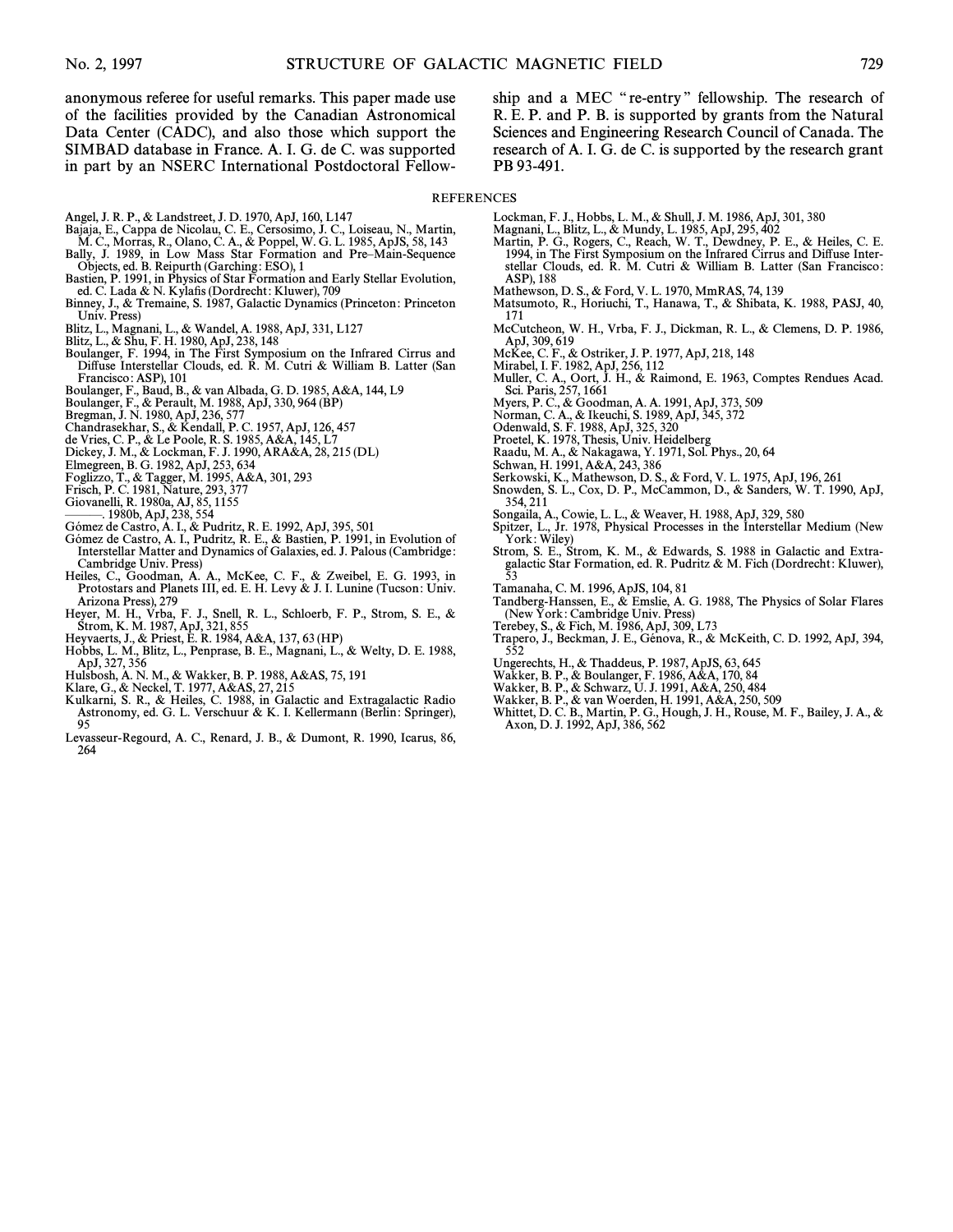

FIG.  $1.-100 \mu m$  IRAS maps of the regions sampled in the polarization survey. (a) Region A and (b) region B. The location of the fields (see Table 1) is indicated. The overlapping of adjacent IRAS images is not good in the corners, this shows up in b where some features located at high and low delta and close to the edges between two IRAS images are observed twice. The grayscale is set so white corresponds to a flux of 0 MJy sr<sup>-1</sup> at 100  $\mu$ m and black corresponds to 20 and 15 MJy sr<sup> $-1$ </sup> for a and b, respectively. North is up and east to the left.

GOMEZ DE CASTRO et al. (see 476, 718)